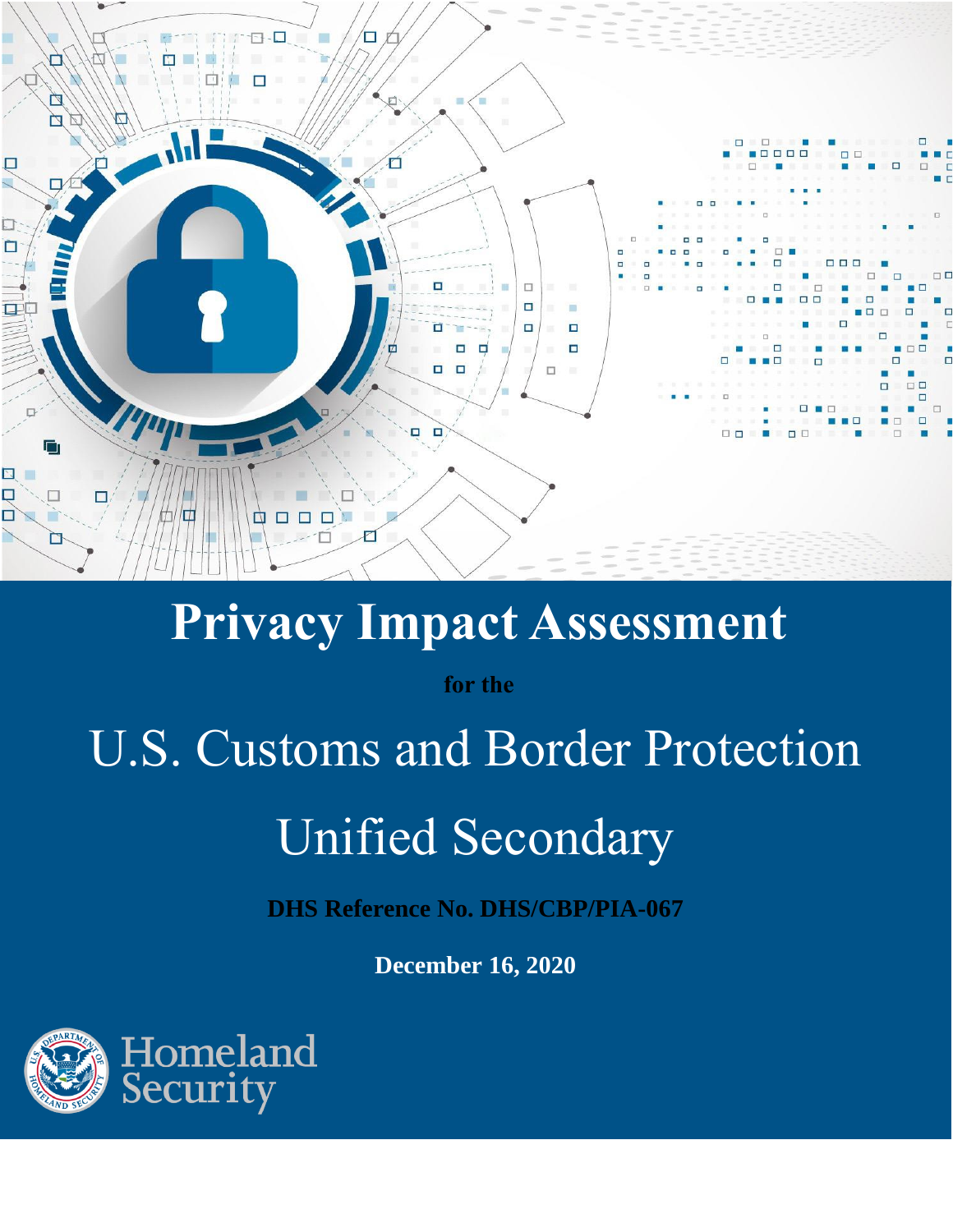

## **Abstract**

U.S. Customs and Border Protection (CBP) is tasked with safeguarding America's borders while enhancing the nation's global economic competitiveness by enabling legitimate trade and travel. As part of this mission, CBP conducts inspections of travelers and their belongings at the border. While some travelers are processed during what is referred to as "primary" inspection, others are referred for additional scrutiny, which is a continuation of the border inspection known as "secondary" inspection. This approach enables CBP to facilitate traveler processing. CBP developed Unified Secondary, a module under the Automated Targeting System (ATS), as a consolidated secondary processing system that handles the secondary inspection process from referral to resolution. CBP is conducting this Privacy Impact Assessment (PIA) on the Unified Secondary module because CBP collects, maintains, and disseminates personally identifiable information throughout the secondary inspection process.

#### **Overview**

All persons arriving at a U.S. port of entry (POE) or at a designated pre-clearance location outside the United States are subject to inspection<sup>1</sup> by CBP officers. The initial inspection, also referred to as the "primary" inspection, is generally conducted by a CBP officer who interviews the traveler, inspects travel documents, and uses CBP systems to run basic queries to ensure that (1) the traveler and his or her baggage are admissible; (2) the traveler is not wanted by a law enforcement agency; and (3) the traveler does not pose a health, safety, or national security risk if permitted into the United States. CBP officers at primary have broad discretion to refer travelers for additional scrutiny, commonly known as "secondary inspection," with or without suspicion. Some reasons a traveler will be referred for secondary inspection include: if the CBP officer at primary believes that further inspection is needed; if the officer at primary is alerted to an issue that may require further inspection; to address issues with the documentation or information supplied; or at random. At the secondary inspection location, CBP officers will conduct further assessments to resolve the reason for the referral.

CBP officers use the TECS-based primary system<sup>2</sup> to conduct inspections of travelers entering the United States. Historically, CBP officers have used a TECS subsystem called the Consolidated Secondary Inspection Service (CSIS) to manage referrals of travelers for secondary inspection. CSIS was responsible for transmitting relevant inspection and traveler information it captured to the Secure Integrated Government Mainframe Access (SIGMA), a secondary

<sup>1</sup> *See* 19 C.F.R. § 162.6 Search of persons, baggage, and merchandise, ("All persons, baggage, and merchandise arriving in the Customs territory of the United States from places outside thereof are liable to inspection and search by a Customs officer.").

<sup>2</sup> *See* U.S. DEPARTMENT OF HOMELAND SECURITY, U.S. CUSTOMS AND BORDER PROTECTION, PRIVACY IMPACT ASSESSMENT FOR THE TECS SYSTEM, DHS/CBP/PIA-009 (2010 and subsequent updates), *available at* [https://www.dhs.gov/privacy-documents-us-customs-and-border-protection.](https://www.dhs.gov/privacy-documents-us-customs-and-border-protection)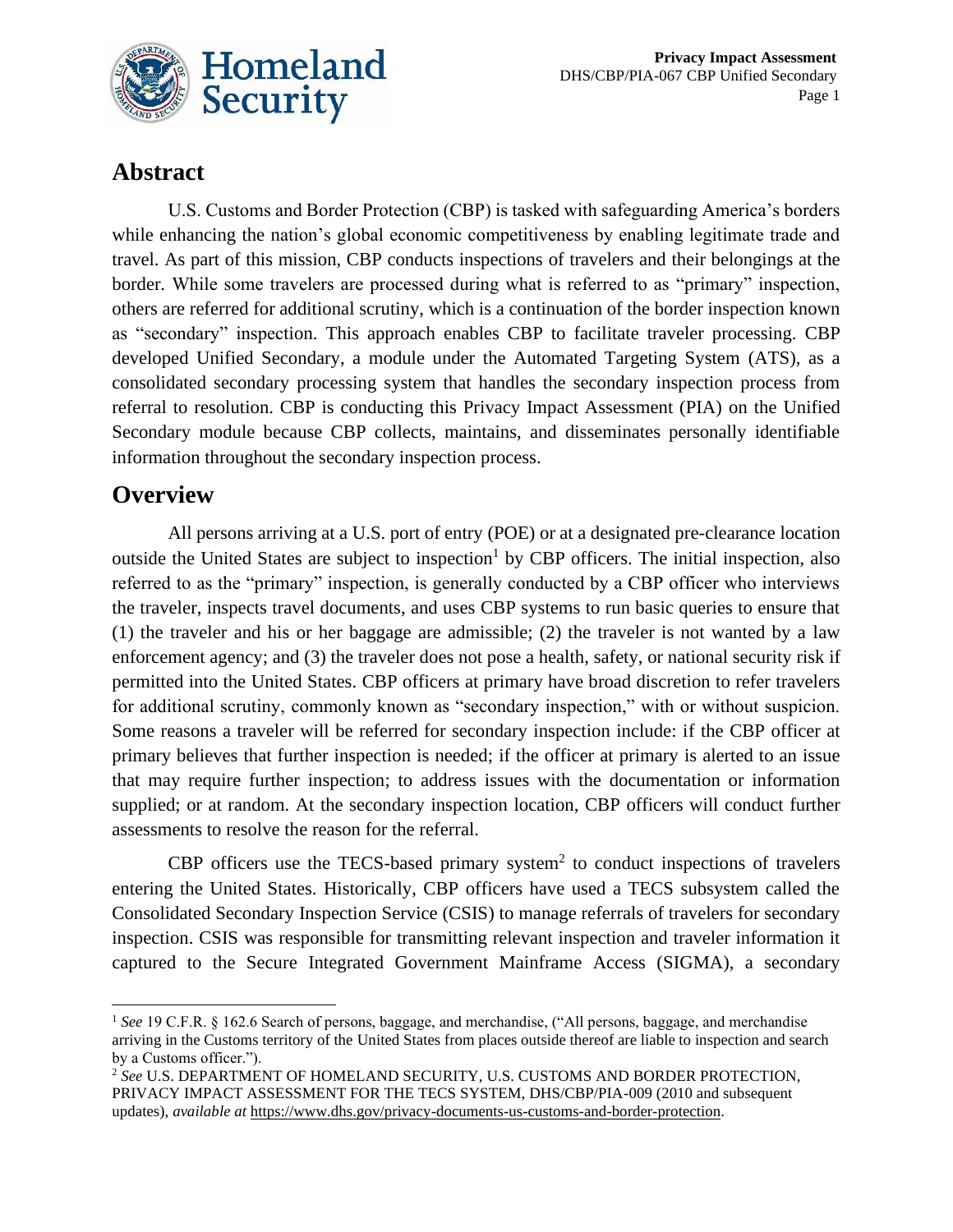

inspection immigration event management tool and a module of  $ATS$ <sup>3</sup>. Unified Secondary is replacing and combining functionality of CSIS and SIGMA into one comprehensive secondary inspection tool. Unified Secondary is housed within the ATS information security boundary.

#### **Primary Inspection and Referral Process**

When travelers present themselves for inspection to a CBP officer, they must first go through the primary inspection process. During this process, the CBP officer inspects the travel documents presented (e.g., passport, visa, enhanced driver's license), requests any relevant information related to the nature of the travel, and collects biometrics on in-scope travelers, as required.<sup>4</sup> CBP also conducts an automatic check of relevant law enforcement systems, including TECS, for any derogatory or other information that may be relevant and support the CBP officer in assessing admissibility. Based on the results of primary inspection, the CBP officer may create a referral in TECS, which indicates a traveler requires additional inspection for issues related to admissibility, customs, baggage, or agriculture.

The primary mission of CBP officers working at primary inspection is to determine whether a traveler and his or her effects are admissible and whether there are any violations of the laws CBP is authorized to enforce or administer at the border. The CBP officer may ask the traveler questions to determine the traveler's purpose and intent for coming to the United States and compare the answers with the travel document and/or type of visa the traveler is using to enter the United States and information in TECS. The CBP officer may also use facial recognition technology to verify the traveler's identity and ensure he or she has presented bona fide travel documents. Additionally, system checks may show the CBP officer if the traveler has had previous encounters with DHS that may impact his or her admissibility.

In addition to determining admissibility and addressing issues relating to border security,

 $4$  CBP is mandated to biometrically confirm the departure of "in-scope" travelers. An "in-scope" traveler is any person who is required by law to provide biometrics upon exit from the United States pursuant to 8 C.F.R. §  $235.1(f)(1)(ii)$ . "In-scope" travelers include "any alien other than aliens exempted under [8 C.F.R. 235.1(f)(1)(iv)] or Canadian citizens under section  $101(a)(15)(B)$  of the Act who are not otherwise required to present a visa or be issued a form I-94 (see § 1.4) or Form I-95 for admission or parole into the United States." 8 C.F.R. § 235.1(f)(1)(ii). Exempted aliens, pursuant to 8 C.F.R. § 235.1(f)(1)(iv) include, "(A) Aliens younger than 14 or older than 79 on the data of admission; (B) Aliens admitted A-1, A-2, C-3 (except for attendants, servants, or personal employees of accredited officials), G-1, G-2, G-3, G-4, NATO-1, NATO-2, NATO-3, NATO-4, NATO-5, or NATO-6 visas, and certain Taiwan officials who hold E-1 visas and members of their immediate families who hold E-1 visas unless the Secretary of State and the Secretary of Homeland Security jointly determine that a class of such aliens should be subject to the requirements of paragraph  $(d)(1)(ii)$ ; (C) Classes of aliens to whom the Secretary of Homeland Security and the Secretary of State jointly determine it shall not apply; or (D) An individual alien to whom the Secretary of Homeland Security, the Secretary of State, or the Director of Central Intelligence determines it shall not apply."

<sup>3</sup> *See* U.S. DEPARTMENT OF HOMELAND SECURITY, U.S. CUSTOMS AND BORDER PROTECTION, PRIVACY IMPACT ASSESSMENT FOR THE AUTOMATED TARGETING SYSTEM, DHS/CBP/PIA-006 (2007 and subsequent updates), *available at* [https://www.dhs.gov/privacy-documents-us-customs-and-border](https://www.dhs.gov/privacy-documents-us-customs-and-border-protection)[protection.](https://www.dhs.gov/privacy-documents-us-customs-and-border-protection)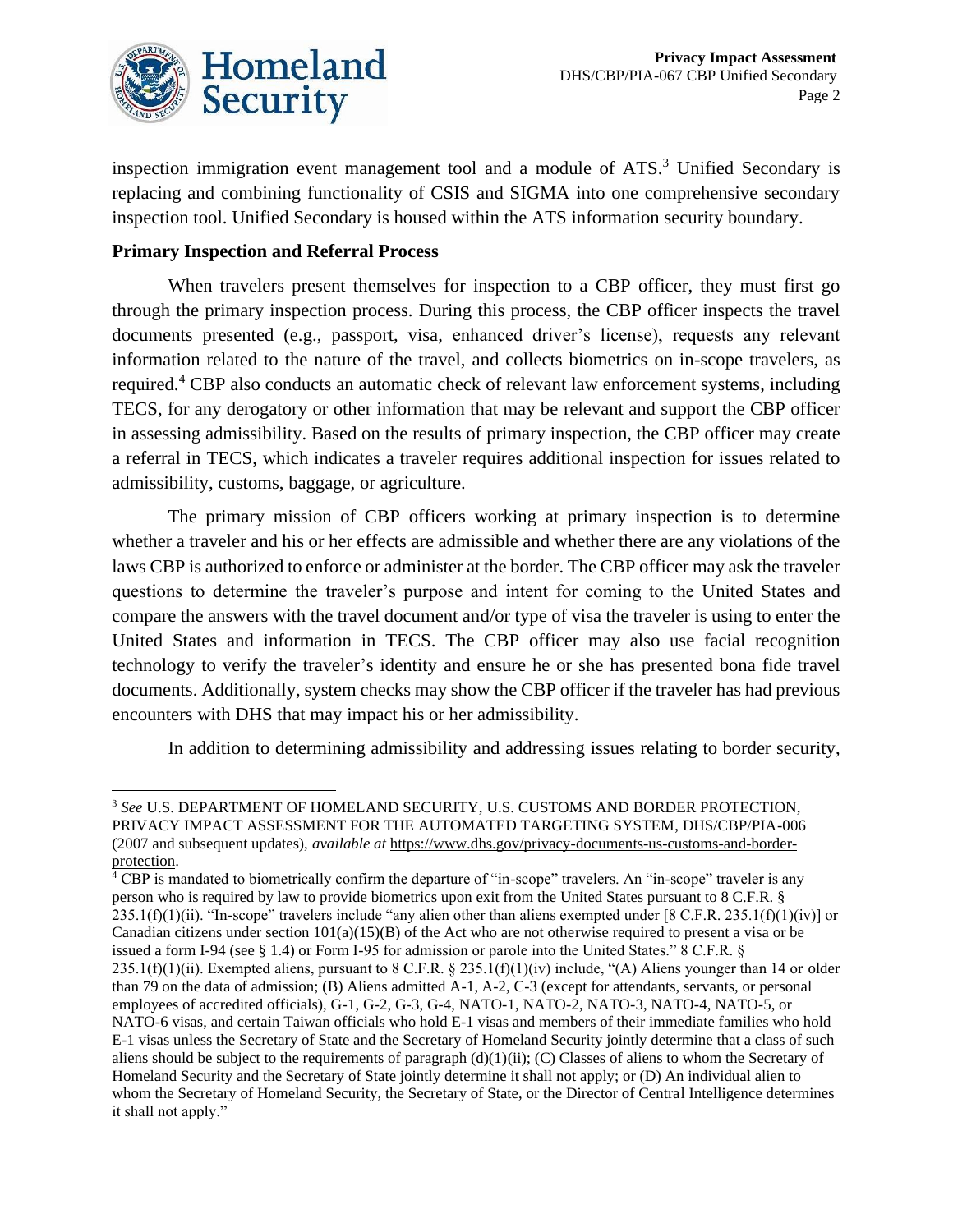

during the primary inspection CBP officers are also mandated to guarantee the safe shipment of agricultural and other products into the United States and to keep illicit items out of the United States. Through interviewing a traveler at primary and reviewing his or her travel history and system-generated lookouts and mandatory referrals based upon travel itineraries and previous encounters with DHS, a CBP officer may refer the traveler to secondary inspection for an agricultural or baggage check. For example, a CBP officer may refer a traveler for an agricultural check if a traveler states he or she has recently been to a farm or is bringing in certain food or produce items from certain countries. A CBP officer may also refer a traveler for a baggage check to ensure the traveler is not carrying undeclared dutiable goods or prohibited or restricted items.

CBP creates and uses a variety of methods and techniques to determine whether a traveler should be referred for additional inspection. These include discretionary determinations made based on CBP officer training, knowledge, and experience, including the identification of situations in which there is a question about whether a traveler is using a valid travel document; law enforcement interviewing skills; automated targeting rules to identify travelers and cargo that may merit additional inspection; national security or law enforcement alert lists; and checks against law enforcement or border security lookout records from DHS and other federal agencies.

If the CBP officer creates a referral in the primary inspection system, he or she escorts the traveler to secondary inspection to resolve the referral. Biographic information, any fingerprints or facial images taken during primary inspection, the reason for referral, and CBP officer remarks from primary are automatically transmitted to Unified Secondary from the primary inspection system. Once a referral is made, a CBP officer in secondary will conduct research and interviews and examinations in order to resolve the referral.

A CBP officer at secondary may perform a more in-depth interview or a full inspection relating to issues such as admissibility, customs (baggage), or agricultural, based on the circumstances. During an inspection at secondary, the CBP officer may run law enforcement queries through CBP and other systems on the TECS and/or ATS platform. If the secondary inspection results in a violation being discovered, then a record may also be created in SEACATS.<sup>5</sup>

#### **Legacy Secondary Inspection Process**

Historically, the secondary inspection process relied upon two separate systems: the

<sup>5</sup> SEACATS provides CBP with a single repository for enforcement actions related to the Treasury Forfeiture Fund, as well as seized property inventory and case processing information related to arrests, seized and forfeited property, fines, penalties, and liquidated damages. CBP officers document all seizures in SEACATS as an incident report. The incident report may include supporting information about the violation, the property description, quantities of items seized, and information related to the violator. Once an incident report is initiated, the report is assigned a SEACATS number. *See* U.S. DEPARTMENT OF HOMELAND SECURITY, U.S. CUSTOMS AND BORDER PROTECTION, PRIVACY IMPACT ASSESSMENT FOR THE SEIZED ASSETS AND CASE TRACKING SYSTEM, DHS/CBP/PIA-040 (2017), *available at* [https://www.dhs.gov/privacy-documents-us-customs-and](https://www.dhs.gov/privacy-documents-us-customs-and-border-protection)[border-protection.](https://www.dhs.gov/privacy-documents-us-customs-and-border-protection)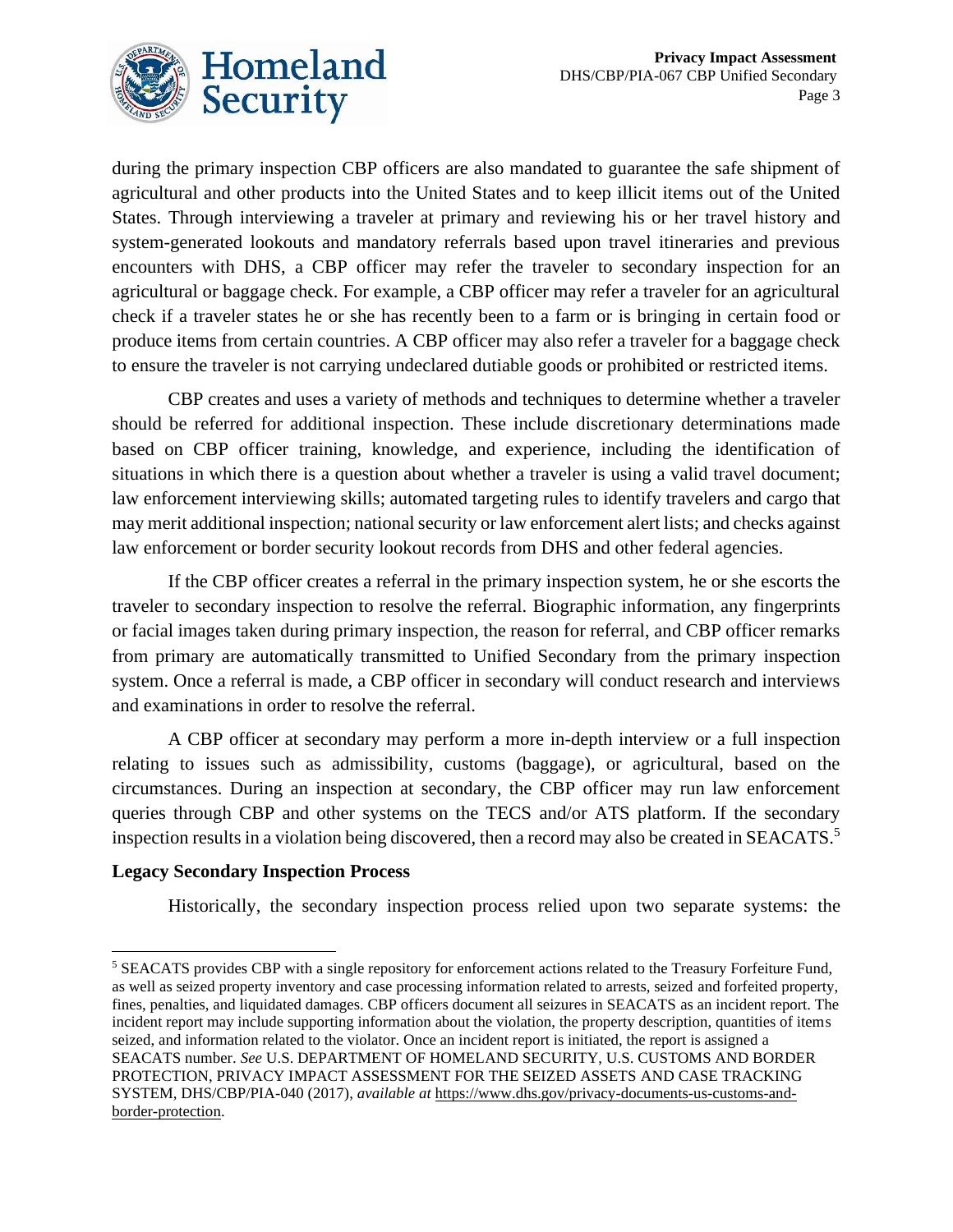

Consolidated Secondary Inspection Service (CSIS) and the Secure Integrated Government Mainframe Access (SIGMA).

#### CSIS

CBP officers have historically relied on CSIS, a TECS subsystem, to record the results of how the officer resolved the issue that caused the referral to secondary. Biographic information gathered during primary inspection and the reason for referral and the primary officer remarks were transmitted to CSIS from the primary screening system. CBP officers in secondary accessed CSIS to input relevant information obtained during the inspection.

#### *Admissibility Referral<sup>6</sup>*

If the inspection result was negative, using CSIS, the officer recorded the following: the type of search conducted, how it was determined there were no issues, results of the inspection, and an indication that the individual was admitted into the United States. If the inspection result was positive, the officer recorded the findings and began an immigration event for the individual in SIGMA.

#### *Baggage/Agriculture Referral*

If the inspection result for baggage (customs) or agricultural matters was negative, the officer recorded the results in CSIS, as well as what type of search was conducted and a summary of the inspection, and then released the individual to depart the Federal Inspection Service area. If the inspection result was positive, the officer recorded the results in CSIS and initiated a seizure, penalty, fine, or other enforcement action, which the officer recorded in CSIS and/or another system, such as SEACATS.

#### SIGMA

SIGMA, a module of ATS, served two functions in support of CBP secondary inspection operations:

- 1. An immigration event processing tool for immigration adverse actions and/or administrative action cases.
- 2. A custody log with a dashboard view of travelers in CBP Office of Field Operations (OFO) custody.

#### *Immigration Events*

When an inspection determined that an adverse or administrative immigration action was necessary, the CBP officer began an immigration event. As an immigration events processing tool, SIGMA allowed CBP officers to create immigration events related to secondary inspections. This

<sup>6</sup> Additionally, during the admissibility inspection, the secondary officer may discover information related to customs or agriculture issues or other concerns that require additional inspection.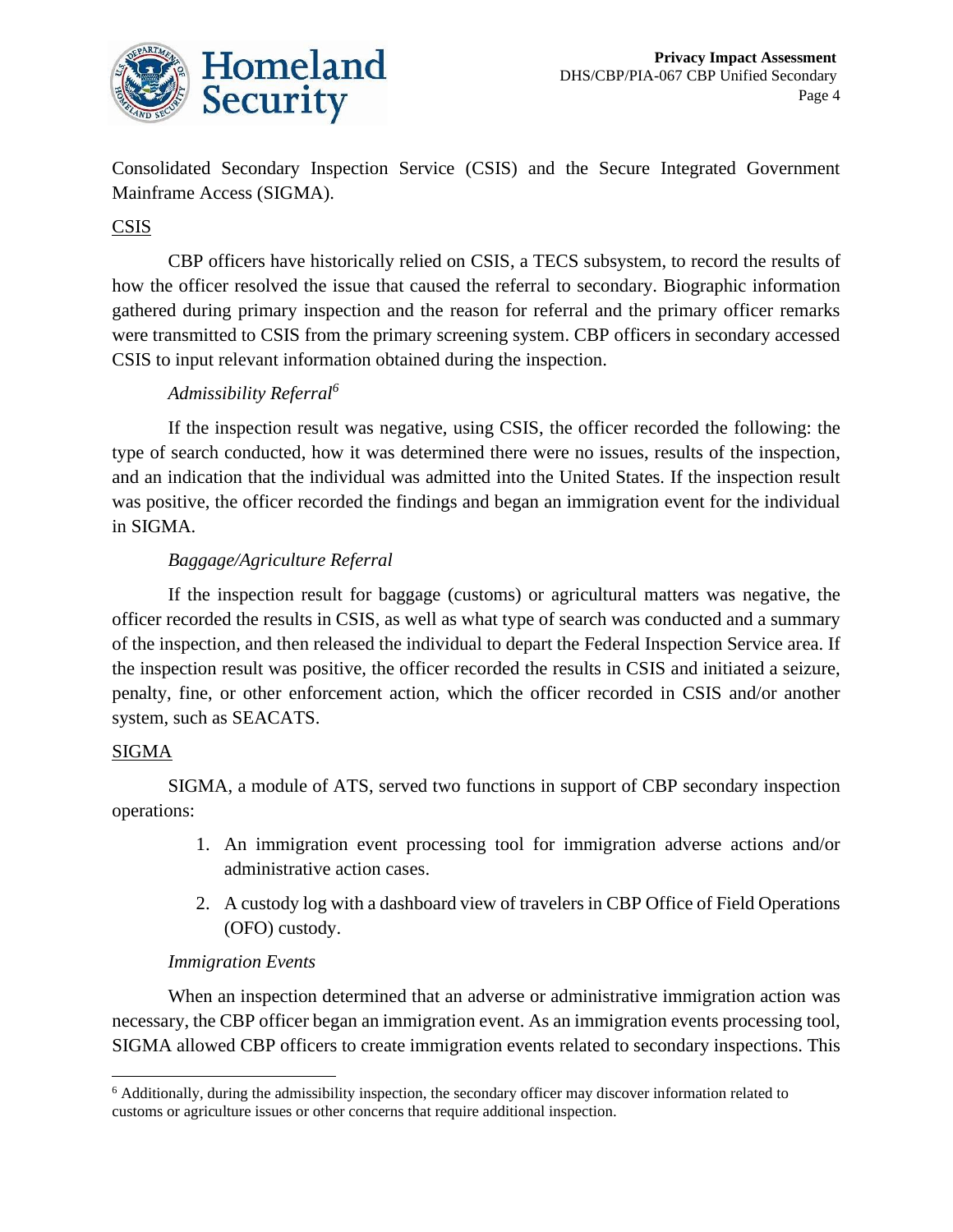

included interview information, the specific legal charges/violations, the final determination of inadmissibility, and other documentation necessary to address admissibility determinations and immigration status. The CBP officer could complete specific forms and documents related to admissibility and immigration status that were added to the traveler's Alien File (A-File) and which noted the inspection and results that led to the CBP officer determination.<sup>7</sup>

#### *Custody Management*

CBP also used SIGMA to track and manage inadmissible travelers in custody at a POE. This included identifying the holding location of an individual and information on care offered and provided, such as medical attention given and food and water. When travelers were transferred into the custody of another agency, or returned to their country of origin/residence, that information was also recorded in SIGMA.

#### **Secondary Inspection Process with Unified Secondary**

As described above, CBP historically relied on CSIS and SIGMA to complete secondary inspections. CBP is now relying on Unified Secondary to facilitate the secondary inspection workflow by bringing together the functionality of CSIS and SIGMA into a single interface, allowing for more efficient and accurate processing of inspections and immigration events. While Unified Secondary allows CBP officers to complete the majority of the secondary inspection process from one single interface, CSIS and SIGMA will remain as the backend systems that receive inspection information and event, custody, and charging document information, respectively.

Following a referral from primary, Unified Secondary supports the CBP officer through the secondary inspection process by providing prompts for how to document the information obtained during the inspection in order to reach a decision. CBP officers may have to inspect admissibility documentation, baggage, or agricultural products, depending on the reason for the referral. Unified Secondary allows CBP officers to easily access information without having to switch between multiple systems and decreases the amount of duplicative data entry between systems.

Unified Secondary is a consolidated inspection and immigration events processing tool that lists all travelers referred for secondary inspection at a specific port. CBP officers can only view travelers at their assigned duty offices, but certain users with administrative roles can view multiple offices. The referrals queue displays a thumbnail summary view of each traveler referral, which includes: a photograph, taken either at primary or pulled from an existing photograph in CBP

 $^7$  Alien Files or "A-Files" are individual files identified by individuals' Alien Registration Number ("A-number"). They contain information regarding the transactions of an individual as they pass through the U.S. immigration process. *See* DHS/USCIS-001 Alien File, Index, and National File Tracking System of Records, 78 Fed. Reg. 69983 (September 18, 2017), *available at* [www.dhs.gov/systems-records-notices-sorns.](file://///dhsnet.ds1.dhs/osem_shares/PRIV/Privacy%20Office/Compliance/PIA/CBP/DHS-CBP-PIA-XXX%20Unified%20Secondary/www.dhs.gov/systems-records-notices-sorns)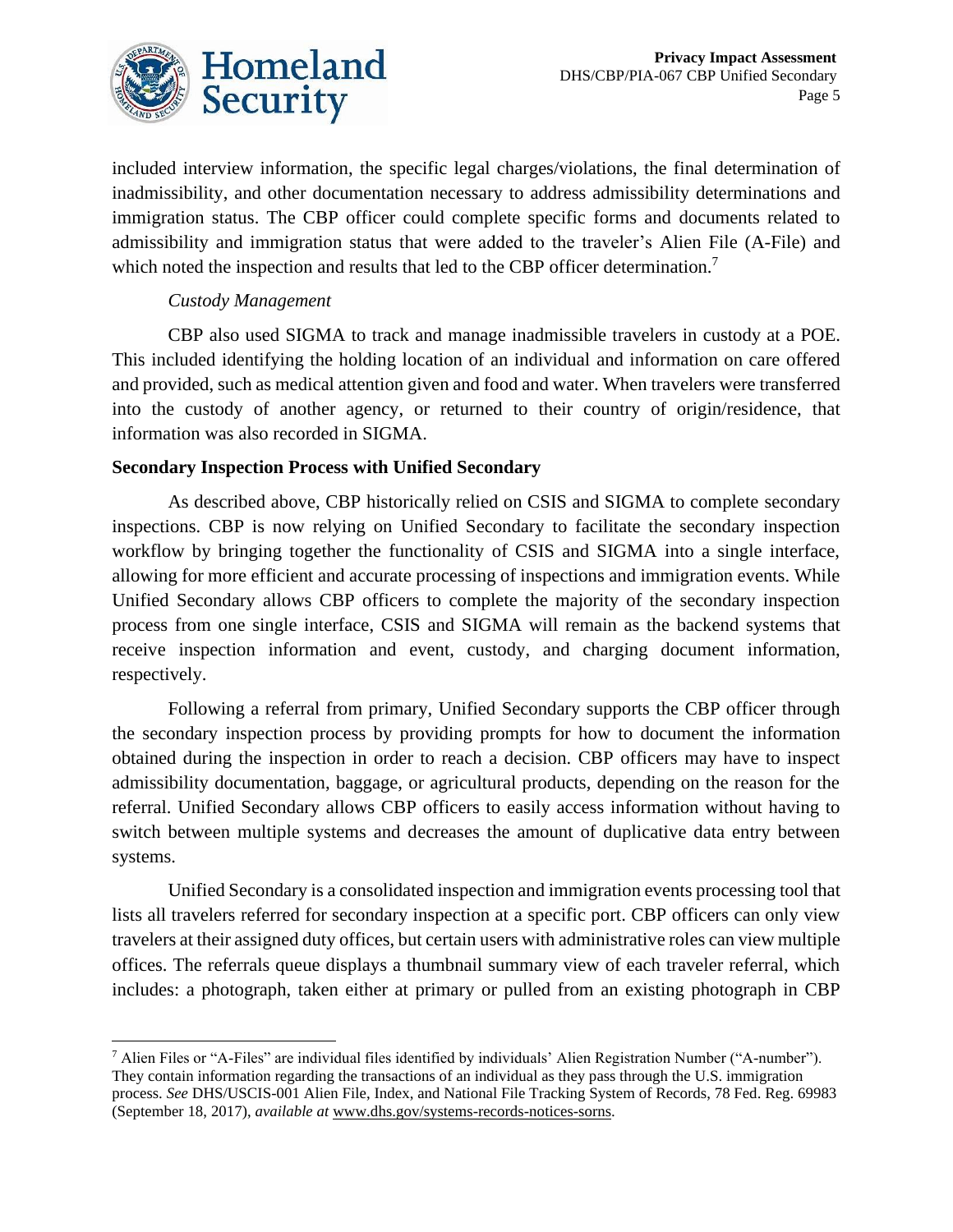

holdings;<sup>8</sup> biographic information (e.g., name, date of birth, passport number); type of referral (e.g., admissibility, baggage, agriculture); and travel information (e.g., flight number), as well as the status of the traveler in secondary. The CBP officer selects a traveler (either on a first-come, first-served basis or by another method established by the port for workflow efficiency) to begin the inspection, based upon the type of referral.

#### Baggage/Agriculture Inspections

The CBP officer or CBP agricultural specialist records the results of a baggage inspection or agriculture inspection in Unified Secondary. As part of the inspection, the officer or agriculture specialist is able to use Unified Secondary to perform record queries of other connected CBP, DHS, and other government agency systems, as listed in Appendix A. For baggage inspections, the CBP officer records the type of examinations performed (e.g., bag examination, person examination, baggage X-ray), the findings of the inspection, and whether the inspection was positive or negative. CBP officers may ask the traveler about the amount of monetary instruments in the traveler's possession and record the information in Unified Secondary. Similarly, for agriculture inspections, the CBP agriculture specialist or officer records the types of examinations performed (e.g., baggage X-ray, baggage examination), the findings of the inspection, and whether the inspection was positive or negative.

For positive baggage/agriculture inspections, the CBP officer or agriculture specialist records information about seizures, fines, or penalties in SEACATS. SEACATS serves as the official record of the seizure, penalty, or liquidated damages. CBP officers create, update, modify, and complete these records within SEACATS. Once the CBP officer creates the SEACATS record, a number is generated in SEACATS. CBP officers record this number with the baggage (or agriculture) inspection in Unified Secondary. The CBP officer may also choose to generate a SEACATS number within Unified Secondary using the referral information from primary inspection. If the CBP officer chooses to generate the number in Unified Secondary, Unified Secondary sends the newly generated number with limited biographic data to SEACATS. The CBP officer can then update, modify, and complete the SEACATS record within SEACATS. The CBP officer (or agriculture specialist) has the ability within Unified Secondary to refer the traveler for additional inspections if something is encountered outside the scope of the inspection being performed, for example if a baggage inspection reveals undeclared meat products.

#### Admissibility Inspections

For admissibility referrals, the CBP officer reviews primary inspection remarks and entry documents (such as passports and visas) and conducts an interview, performs systems queries, and if all issues are resolved, admits the traveler. CBP officers record the class of admission and the inspection findings (positive inspection or negative inspection) in Unified Secondary. Unified

<sup>8</sup> These photos come from travel documents or previous government in-person encounters with the traveler.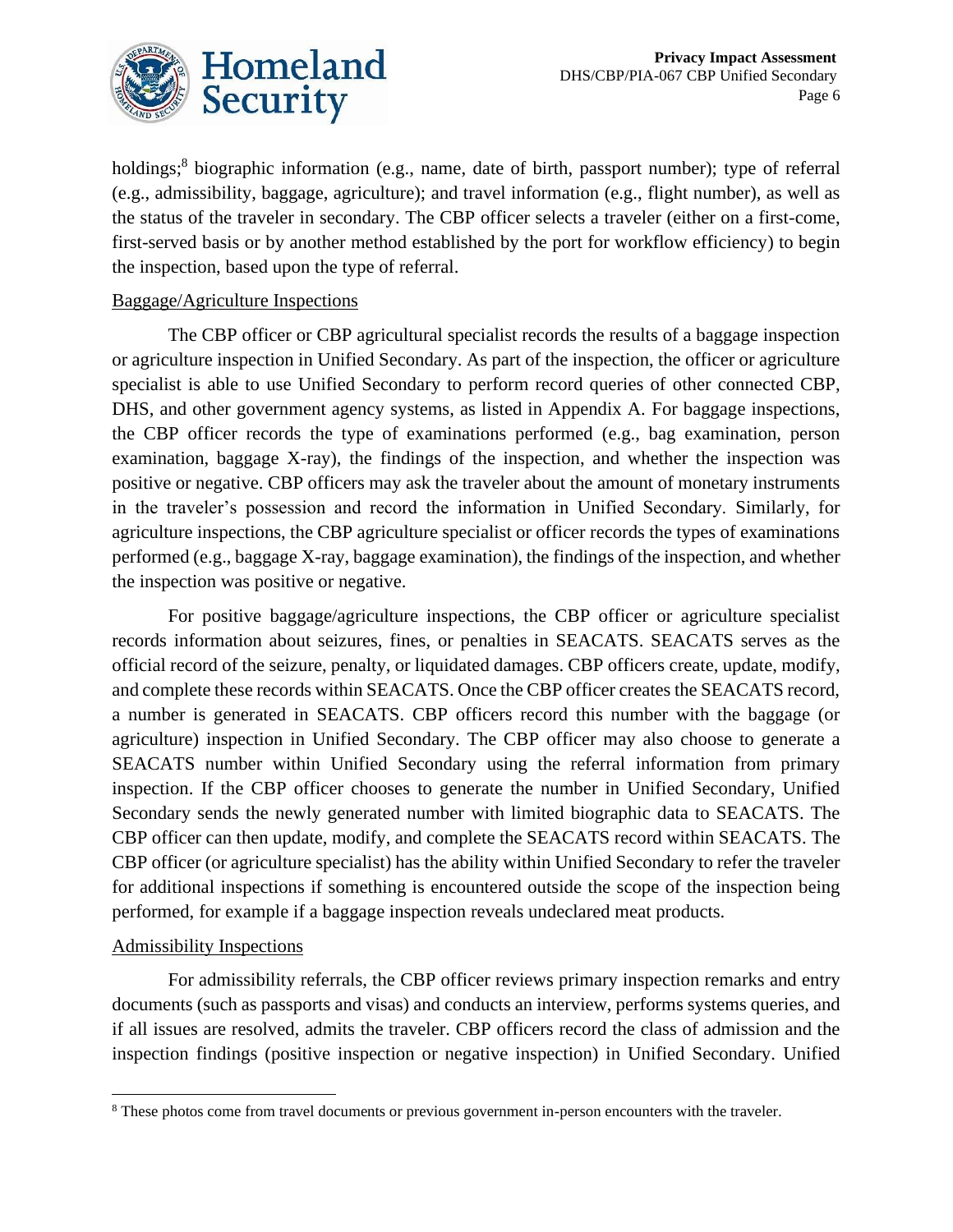

Secondary transmits the data to CSIS (TECS) for storage. For negative inspections, the CBP officer completes the inspection and the traveler is admitted into the United States. The CBP officer may use Unified Secondary to refer the traveler for baggage or agriculture inspection after admission is granted.

#### Immigration Events

If the admissibility inspection is positive, the CBP officer completes the inspection and begins an immigration event. The CBP officer takes a sworn statement from the traveler, which is recorded in Unified Secondary. Based on the totality of the circumstances, a disposition is assigned after concurrence from a Supervisory CBP officer. Immigration dispositions could include voluntary withdrawals, expedited removals, or paroles. The CBP officer may complete specific forms and documents related to admissibility and immigration status to be added to the event in Unified Secondary. Secondary inspections that result in adverse or administrative immigration actions are automatically sent to and stored in the U.S. Immigration and Customs Enforcement (ICE) Enforcement Integrated Database (EID) as immigration events.<sup>9</sup> EID is a DHS shared common database repository used by several DHS law enforcement and homeland security applications. EID stores and maintains information related to the investigation, arrest, booking, detention, and removal of persons encountered during immigration and criminal law enforcement investigations and operations conducted by ICE, U.S. Citizenship and Immigration Services (USCIS), and CBP. EID supports ICE's processing and removal of aliens from the United States. Future planned functionality for Unified Secondary will involve automating certain notifications to other government agencies and law enforcement partners through Unified Secondary.

#### **Form Templates**

For immigration events, as described above, CBP officers may complete forms to document information relating to admissibility and immigration status. In order to streamline this process, Unified Secondary enables a CBP officer to complete a variety of form templates to facilitate and automate required document creation, as well as reducing reliance on paper forms. Depending on the action occurring, from within Unified Secondary a CBP officer will select a document template that will be populated with information available in Unified Secondary. Unified Secondary may also recommend certain forms depending on the specific charges. Once a form is created it can be electronically signed by the CBP officer and, depending on the form, electronically signed by the traveler as well. Completed, signed forms are printed out and placed in the travelers A-File. Depending on the type of document/form, the traveler may be provided a copy of the forms he or she signs. Additionally, the electronic forms are either sent to EID or are

<sup>9</sup> *See* U.S. DEPARTMENT OF HOMELAND SECURITY, U.S. IMMIGRATION AND CUSTOMS ENFORCEMENT, PRIVACY IMPACT ASSESSMENT FOR THE ENFORCEMENT INTEGRATED DATABASE (EID), DHS/ICE/PIA-015 (2010 and subsequent updates), *available at* [https://www.dhs.gov/privacy](https://www.dhs.gov/privacy-documents-ice)[documents-ice.](https://www.dhs.gov/privacy-documents-ice)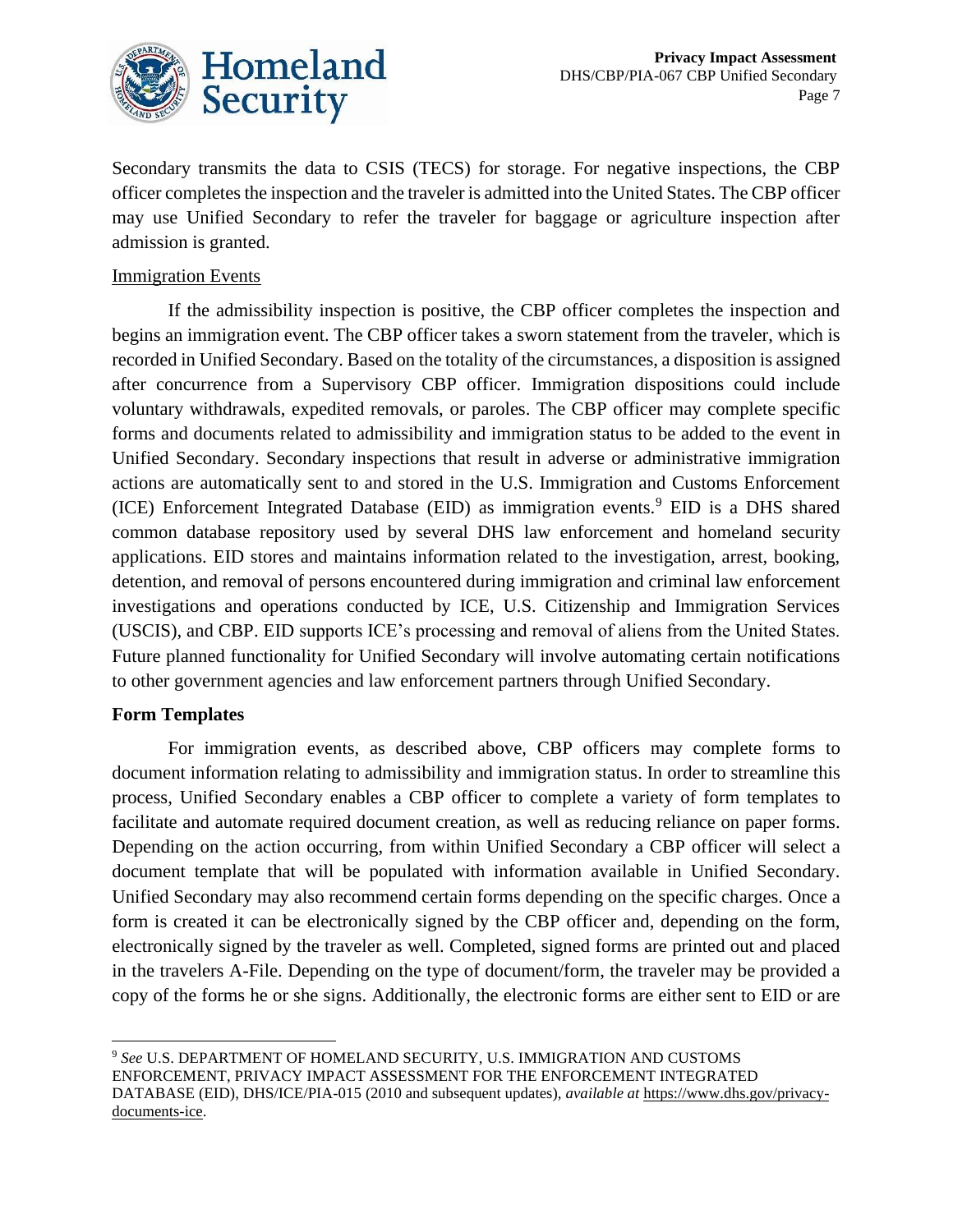

stored in ATS, which are the systems of record for the information, depending on the specific form. Unified Secondary/ATS temporarily maintains a copy of the information on the form so that CBP officers can access information and continue inspection process and investigations in case EID goes offline.

A list of forms in Unified Secondary is available in Appendix B.

#### **Custody Log**

For some individuals for whom CBP opens an immigration event, CBP may hold an individual in custody at a POE until that individual is placed on a return flight or until the individual is turned over to the custody of another law enforcement entity (e.g., ICE) that will repatriate the traveler. For travelers who are held in custody (either awaiting removal or return flight, or waiting to be transferred to another law enforcement agency), CBP maintains a custody log in Unified Secondary. This log provides CBP officers with a consolidated view of all travelers who are being held in custody at a particular POE. This view includes a photograph of the individual, the reason why the individual is being held, and information relating to meals and health and other noteworthy risk factors. CBP officers use the custody log to track people in custody and ensure they are receiving meals, medications, or other necessities as appropriate. CBP officers use Unified Secondary to note when a meal is offered and provided and note any dietary restrictions either for religious or medical reasons. CBP officers can only view the custody log for the POE to which they are assigned.

#### **System Connections**

Unified Secondary is built on the ATS platform; therefore, the source systems available for search via ATS are also available to authorized users via Unified Secondary.<sup>10</sup> In order to streamline the secondary inspection process, Unified Secondary provides CBP officers who have ATS access with the ability to use the ATS search functionality via Unified Secondary to search across CBP, DHS, and other government systems. While these systems have historically been available to CBP officers through multiple user interfaces, Unified Secondary provides a single platform for consolidated searches through existing ATS interfaces. For example, instead of having to open TECS, SEACATS, and USCIS Person Centric Query Service (PCQS)<sup>11</sup> individually, CBP officers can now access those databases by using the super query function in Unified Secondary. However, running a query through the Unified Secondary interface does not provide a CBP officer with access to, or results from, systems the officer does not already have

<sup>&</sup>lt;sup>10</sup> Unified Secondary does not act as the source system for this information and although it may retain a copy of the information in ATS, the majority of this data is sent to the source system of record during the inspection process. The system of record varies depending on the outcome of the inspection.

<sup>11</sup> *See* U.S. DEPARTMENT OF HOMELAND SECURITY, U.S. CITIZENSHIP AND IMMIGRATION SERVICES, PRIVACY IMPACT ASSESSMENT FOR THE PERSON CENTRIC QUERY SERVICE, DHS/USCIS/PIA-010 (2016 and subsequent updates), *available at* [https://www.dhs.gov/uscis-pias-and-sorns.](https://www.dhs.gov/uscis-pias-and-sorns)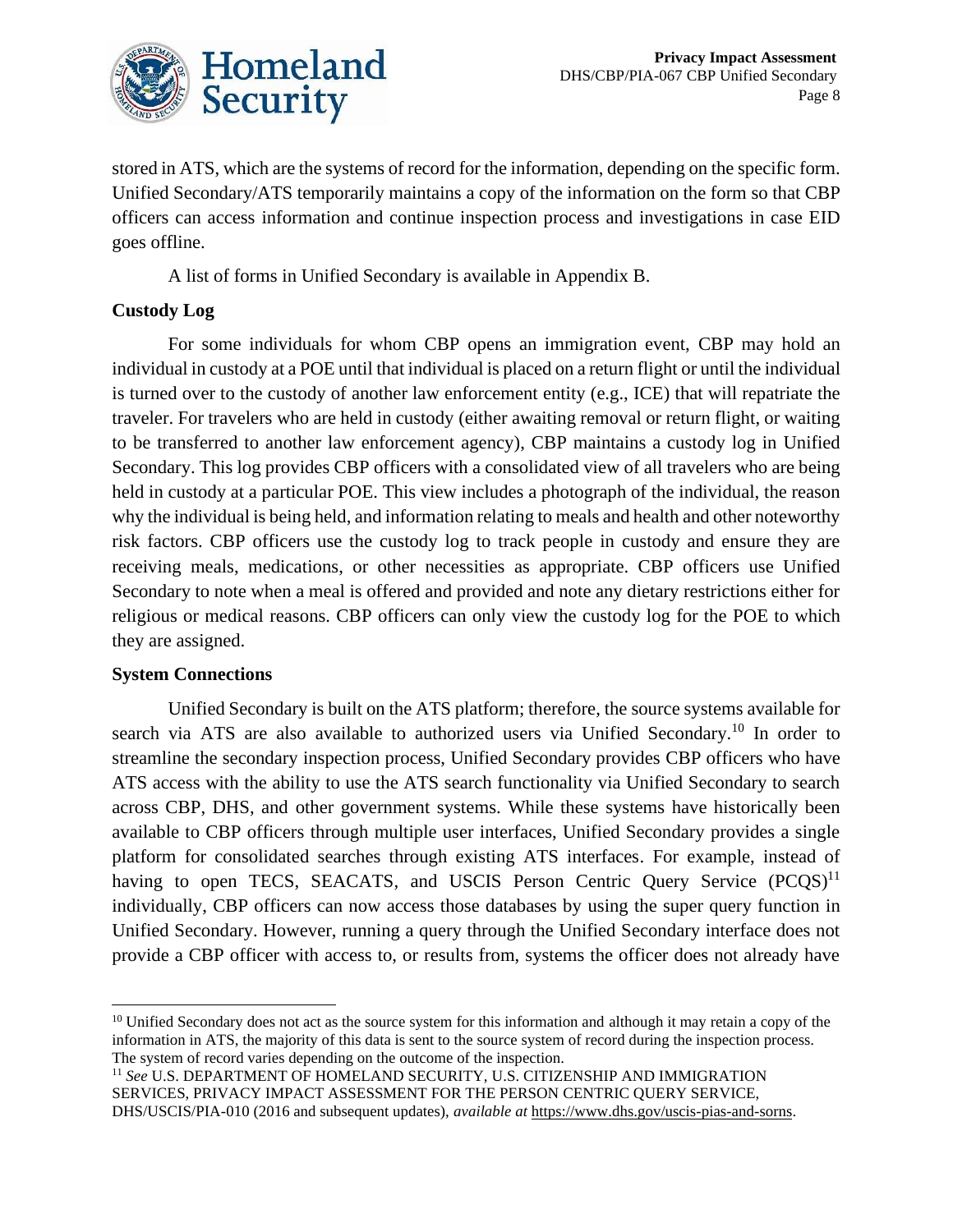

permission to access.

In addition to providing efficient search capabilities, Unified Secondary also allows CBP officers to quickly access other systems using embedded links. CBP officers can link to TECS (to create Inspection Operations Incident Log (IOIL) records), SEACATS (to update search, arrest, seizure ( $S/A/S$ ) reports), and the CBP Portal (e3) (to capture the traveler's biometrics).<sup>12</sup> Future planned functionality to automate certain notifications to other government agencies through Unified Secondary, such as the FBI when an FBI number is assigned, is not currently available.

A complete list of CBP, DHS, and other government agency systems to which Unified Secondary connects is located in Appendix A.

## **Section 1.0 Authorities and Other Requirements**

## **1.1 What specific legal authorities and/or agreements permit and define the collection of information by the project in question?**

CBP's authority to conduct inspections and detentions at the border is codified in: 8 U.S.C. §§ 1225 and 1357; 19 U.S.C. §§ 482, 507, 1461, 1496, 1499, 1581, 1582, and 1595a(d); 22 U.S.C. § 401; 31 U.S.C. § 5317; the Homeland Security Act of 2002 (Pub. L. 107-296), as amended by the Intelligence Reform and Terrorism Prevention Act of 2004 (Pub. L. 108-456, 118 Stat. 3638); the Tariff Act of 1930, as amended; and the Immigration and Nationality Act ("INA"), codified at 8 U.S.C. § 1101, as well as the attending regulations of CBP promulgated at Titles 8 and 19 of the Code of Federal Regulations.

## **1.2 What Privacy Act System of Records Notice(s) (SORN(s)) apply to the information?**

SORN coverage is provided by DHS/CBP-011 TECS, which allows for the collection of information to determine the admissibility of travelers into the United States.<sup>13</sup> Information related to lookouts is also covered by this SORN.

Additional SORN coverage is provided by DHS/CBP-006 Automated Targeting System, which contains information on vetting admissibility and on admissibility determinations.<sup>14</sup> Information related to watchlists is covered by the ATS SORN.

DHS/CBP-013 Seized Assets and Case Tracking System provides SORN coverage for

<sup>12</sup> *See* U.S. DEPARTMENT OF HOMELAND SECURITY, U.S. CUSTOMS AND BORDER PROTECTION, PRIVACY IMPACT ASSESSMENT FOR THE CBP PORTAL (E3) TO ENFORCE, DHS/CBP/PIA-012 (2017 and subsequent updates), *available at* [https://www.dhs.gov/privacy-documents-us-customs-and-border-protection.](https://www.dhs.gov/privacy-documents-us-customs-and-border-protection) <sup>13</sup> *See* DHS/CBP-011 U.S. Customs and Border Protection TECS, 73 Fed. Reg. 77778 (December 19, 2008), *available at* [https://www.dhs.gov/system-records-notices-sorns.](https://www.dhs.gov/system-records-notices-sorns)

<sup>14</sup> *See* DHS/CBP-006 Automated Targeting System, 77 Fed. Reg. 30297 (May 22, 2012), *available at*  [https://www.dhs.gov/system-records-notices-sorns.](https://www.dhs.gov/system-records-notices-sorns)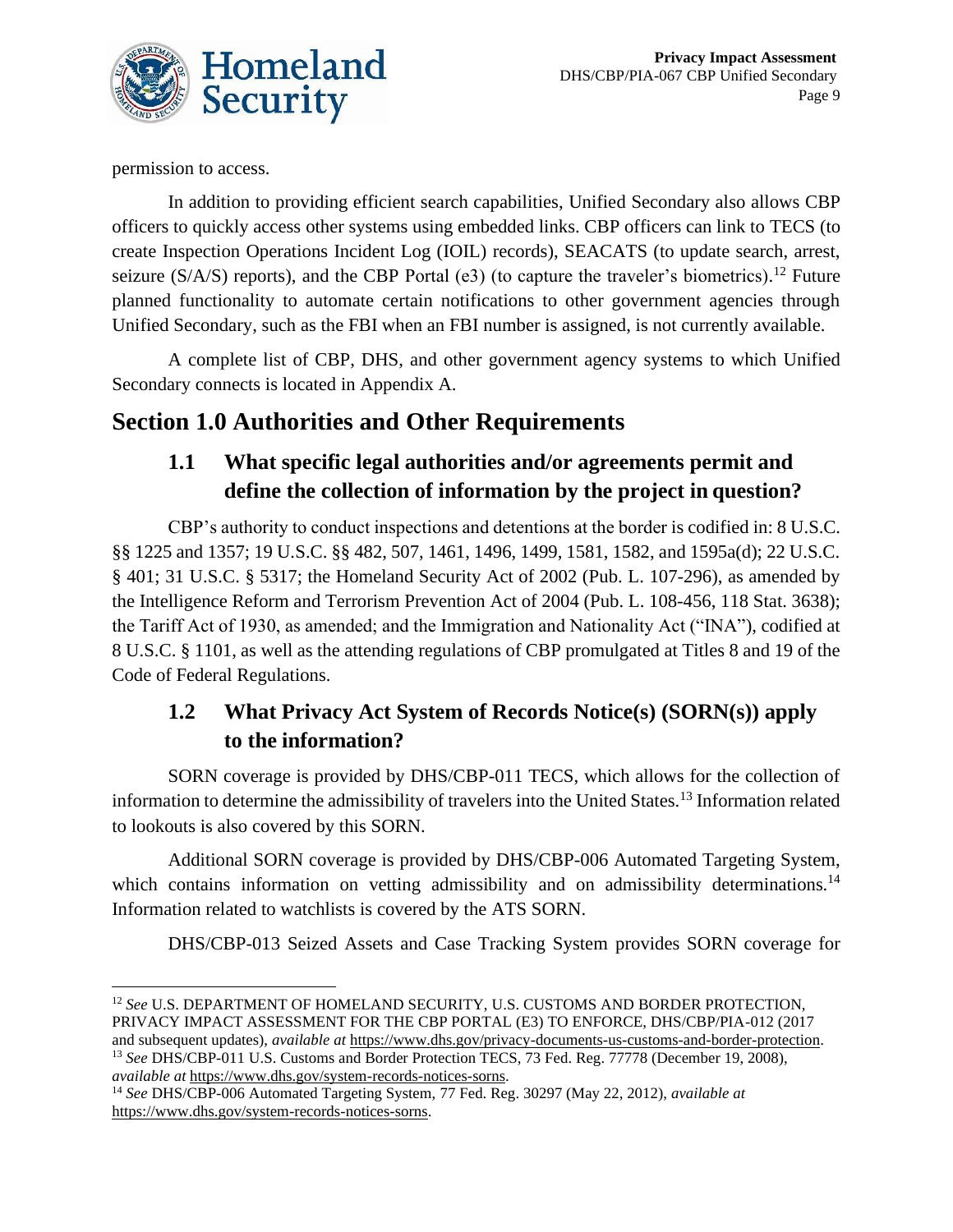

information related to seizures and arrests.<sup>15</sup>

SORN coverage for the information that comes from and goes into A-Files is from DHS/USCIS/ICE/CBP-001 Alien File, Index, and National File Tracking System of Records.<sup>16</sup>

Information that goes into ICE EID is covered by DHS/ICE-011 Criminal Arrest Records and Immigration Enforcement Records (CARIER) System of Records.<sup>17</sup>

## **1.3 Has a system security plan been completed for the information system(s) supporting the project?**

Unified Secondary is part of the ATS security authorization boundary, which has undergone the Security Authorization process in accordance with DHS and CBP policy, which complies with federal statutes, policies, and guidelines. ATS received a renewed Authority to Operate on January 15, 2020.

#### **1.4 Does a records retention schedule approved by the National Archives and Records Administration (NARA) exist?**

Unified Secondary serves as a front-end user interface with a two-way connection to systems to both receive and send data. Unified Secondary receives data from connected systems via ATS and displays it for the CBP officer to use as a part of the secondary inspection process. Unified Secondary only displays data from the connected systems and does not retain it.

CBP officers are able to input data collected during the secondary inspection process for transmission and storage into other systems. For example, information that is sent to TECS is retained for 75 years in accordance with the TECS retention schedule. Many of the forms completed through Unified Secondary are sent to EID as the source system, in which case they are stored for 75 years. Some of the forms generated by Unified Secondary, such as detainee health information, are stored in ATS and retained for 15 years, in accordance with the ATS retention schedule. Information that is entered into SEACATS is stored for the length of the law enforcement investigation plus five years.

<sup>15</sup> *See* DHS/CBP-013 Seized Assets and Case Tracking System, 73 Fed. Reg. 77764 (December 19, 2008), *available at* [www.dhs.gov/system-records-notices-sorns.](http://www.dhs.gov/system-records-notices-sorns)

<sup>16</sup> *See supra* note 7.

<sup>&</sup>lt;sup>17</sup> See DHS/ICE-011 Criminal Arrest Records and Immigration Enforcement Records (CARIER), 81 Fed. Reg. 72080 (October 19, 2016), *available at* [www.dhs.gov/system-records-notices-sorns.](http://www.dhs.gov/system-records-notices-sorns)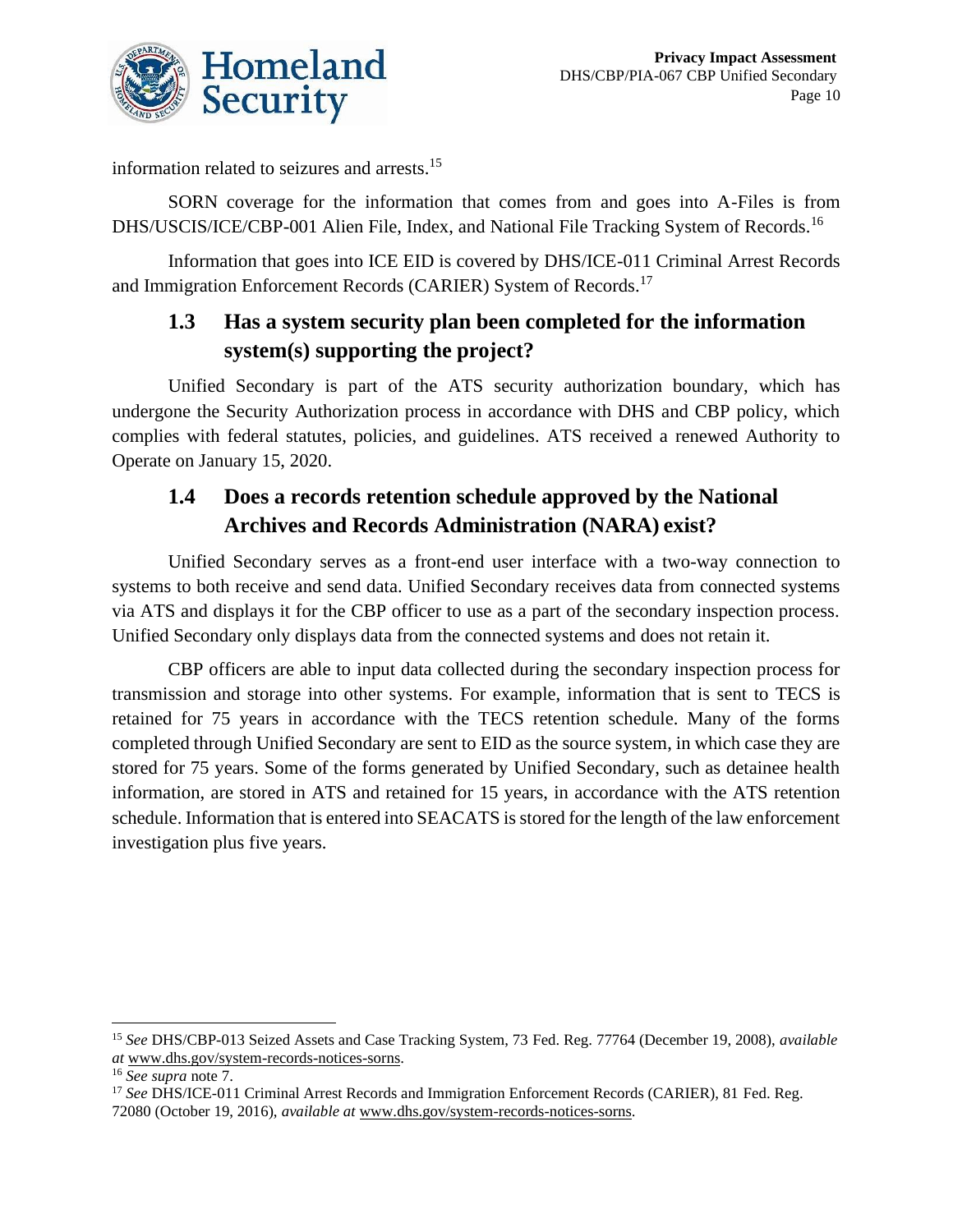

## **1.5 If the information is covered by the Paperwork Reduction Act (PRA), provide the OMB Control number and the agency number for the collection. If there are multiple forms, include a list in an appendix.**

Unified Secondary allows CBP officers to create certain immigration forms. All forms CBP officers can create through Unified Secondary are listed in Appendix B, along with the applicable OMB control numbers.

# **Section 2.0 Characterization of the Information**

## **2.1 Identify the information the project collects, uses, disseminates, or maintains.**

CBP collects and uses a variety of information to refer and resolve secondary inspections. Some of the information is imported from other systems while some information is documented initially through Unified Secondary. While Unified Secondary allows CBP officers to complete the majority of the secondary inspection process from one single interface, CSIS and SIGMA will remain as the backend systems that receive inspection information and event, custody, and charging document information, respectively. Most of the information that is created through Unified Secondary is stored in the systems of record as noted below.

Unified Secondary pushes information to various transactional systems covered by multiple SORNs, depending on the outcome of the inspection. Information about all inspections, both positive and negative, is stored in TECS. Information about agricultural/customs violations is also stored in SEACATS, and information about immigration events is stored in ATS/EID.

Information from TECS collected from travelers at primary inspection, sent to Unified Secondary, and ultimately returned to TECS for storage includes:

- Name (returned to TECS and/or EID);
- Date of birth;
- Gender;
- Citizenship;
- Conveyance used to get to POE;
- Travel document information:
- Birth Certificate (if applicable);
- Driver's License number (if applicable);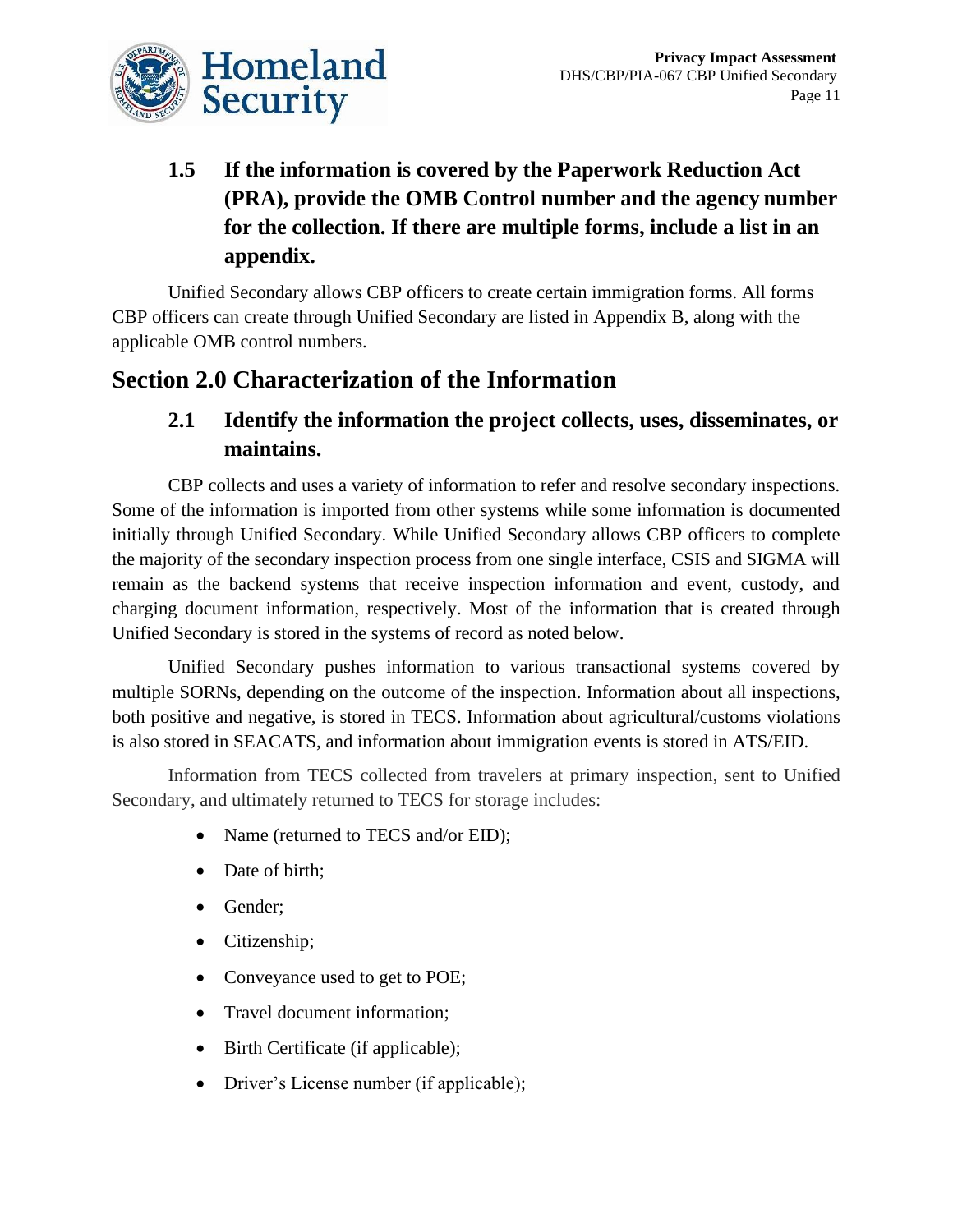

- Photograph; and
- Date of Entry.

The following information is documented through Unified Secondary during the secondary inspection and may also be sent to SEACATS:

- Name;
- Date of birth;
- Race;
- Ethnicity;
- Gender;
- Citizenship; and
- Travel document information (type, issued by, number).

The following information is documented through Unified Secondary during the secondary inspection and may also be sent to the system of record for inspections (TECS) and the system of record for immigration events (ATS and if applicable, EID):

- A-File Number (ultimately stored in EID);
- Alias (ultimately stored in TECS and/or EID);
- Race (ultimately stored in TECS and/or EID);
- Complexion (ultimately stored in EID);
- Height (ultimately stored in EID);
- Weight (ultimately stored in EID);
- Hispanic Indicator (ultimately stored in TECS and/or EID);
- Eye and Hair Color (ultimately stored in EID);
- Marital Status (ultimately stored in EID);
- Social Security number (ultimately stored in EID);
- Phone number (ultimately stored in EID);
- Address (ultimately stored in EID);
- Employment (ultimately stored in EID);
- FBI number (ultimately stored in EID);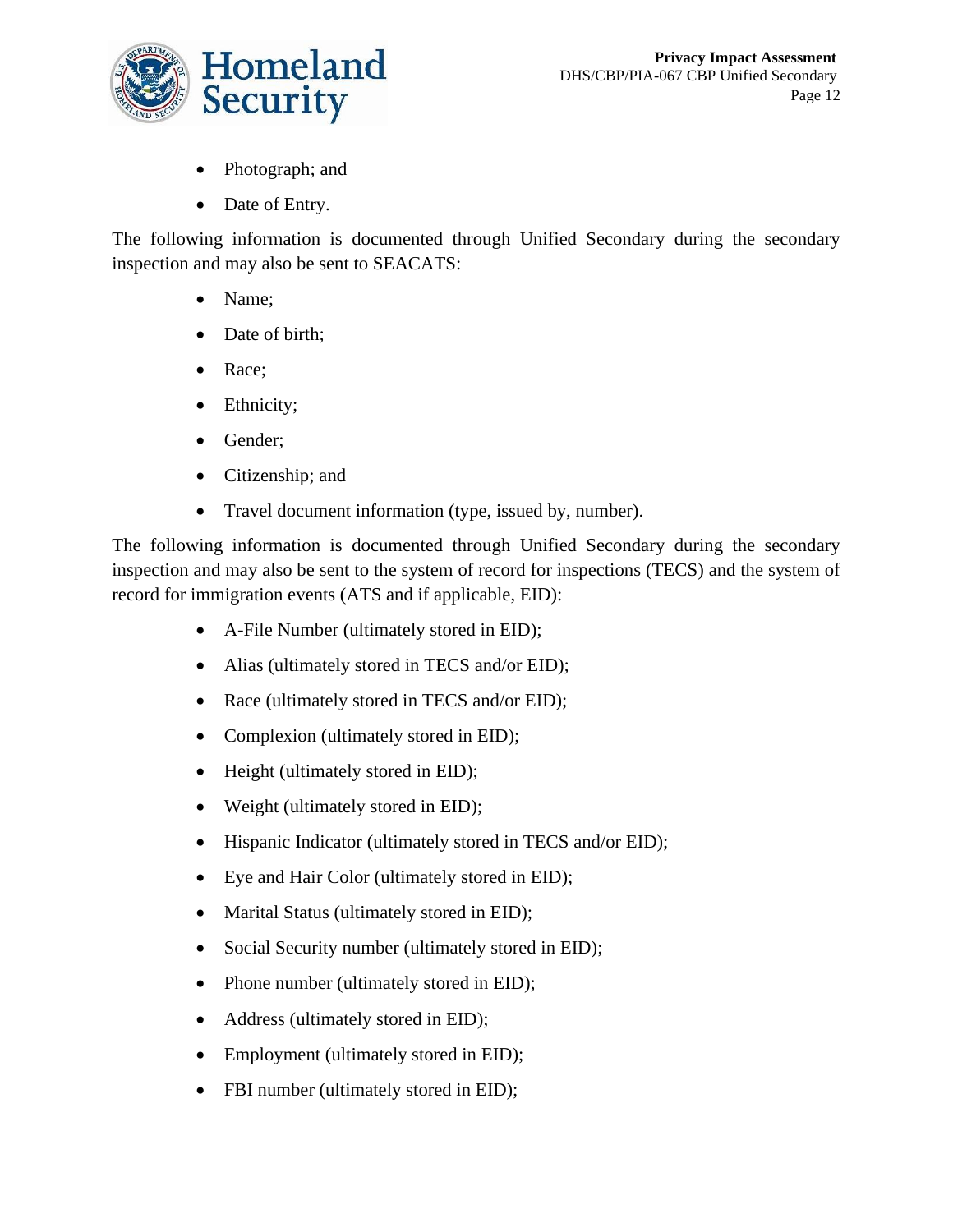

- Student and Exchange Visitor Information System (SEVIS) ID (ultimately stored in  $EID$ );<sup>18</sup>
- Biometrics, captured through separate e3 Biometrics system (Fingerprint Identification Number and photograph) (ultimately stored in IDENT);<sup>19</sup>
- Detainee health information:
	- Free text field which may include information on existing medical conditions, emergent medical conditions, referred for medical assessment (information stays in ATS);
- Disposition (ultimately stored in TECS and/or EID);
- Detainee custody status and location (ultimately stored in EID);
- Welfare checks conducted while in OFO custody (information stays in ATS);
- Juvenile Indicator (ultimately stored in EID);
- If juvenile has a custodian (ultimately stored in EID);
- Names of the family members accompanying the juvenile (information stays in ATS);
- Juvenile separation and reasons for separation (information stays in ATS);
- Relatives (ultimately stored in EID);
- Gang affiliation, if applicable (ultimately stored in EID);
- Class of Admission, if admitted (ultimately stored in TECS and/or EID);
- Arrest date (ultimately stored in EID);
- Status at entry (ultimately stored in EID);

<sup>18</sup> *See* U.S. DEPARTMENT OF HOMELAND SECURITY, U.S. IMMIGRATION AND CUSTOMS INFORCEMENT, PRIVACY IMPACT ASSESSMENT FOR THE STUDENT AND EXCHANGE VISITOR PROGRAM, DHS/ICE/PIA-001 (2020), *available at* [https://www.dhs.gov/privacy-documents-ice.](https://www.dhs.gov/privacy-documents-ice) <sup>19</sup> *See* U.S. DEPARTMENT OF HOMELAND SECURITY, OFFICE OF BIOMETRIC IDENTITY MANAGEMENT, PRIVACY IMPACT ASSESSMENT FOR THE AUTOMATED BIOMETRIC IDENTIFICATION SYSTEM (IDENT), DHS/OBIM/PIA-001 (2012), *available at* [https://www.dhs.gov/privacy](https://www.dhs.gov/privacy-documents-office-biometric-identity-management-obim)[documents-office-biometric-identity-management-obim.](https://www.dhs.gov/privacy-documents-office-biometric-identity-management-obim) DHS is in the process of replacing IDENT with the Homeland Advanced Recognition Technology System (HART) as the primary DHS system for storage and processing of biometric and associated biographic information. For more information about HART, please *see* U.S. DEPARTMENT OF HOMELAND SECURITY, OFFICE OF BIOMETRIC IDENTITY MANAGEMENT, PRIVACY IMPACT ASSESSMENT FOR THE HOMELAND ADVANCED RECOGNITION TECHNOLOGY SYSTEM (HART) INCREMENT 1, DHS/OBIM/PIA-004 (2020), *available at* [https://www.dhs.gov/privacy](https://www.dhs.gov/privacy-documents-office-biometric-identity-management-obim)[documents-office-biometric-identity-management-obim.](https://www.dhs.gov/privacy-documents-office-biometric-identity-management-obim)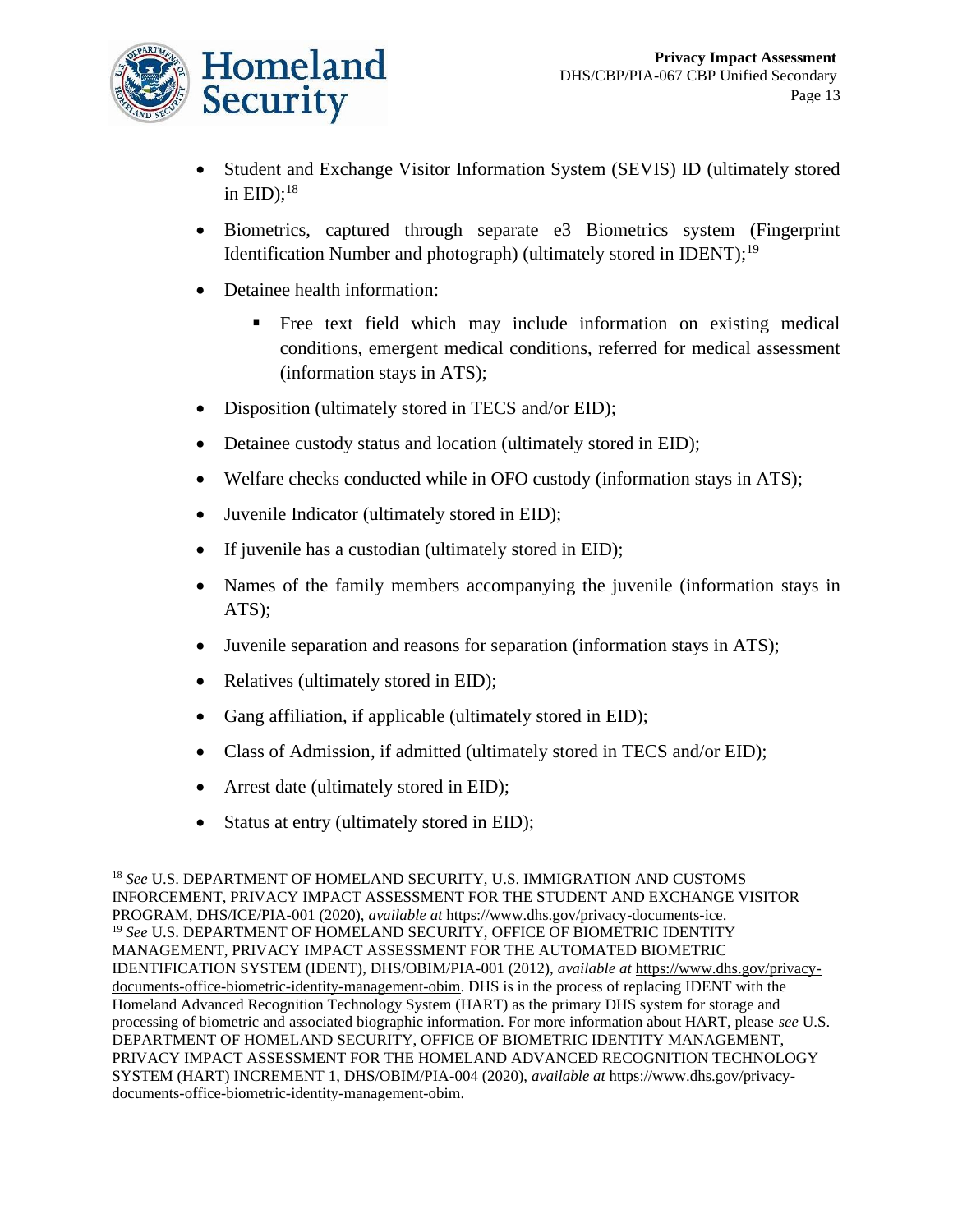

- Event reason (ultimately stored in EID);
- Charge codes selected for prosecution of detainee (ultimately stored in EID);
- Forms listed in Appendix B, which are created through Unified Secondary and are ultimately stored in EID, with the exception of the following forms that are only stored in Unified Secondary/ATS:
	- I-546 Order to Appear Deferred Inspection;
	- TEDS Detainee Assessment for Transport Escort, and Detention;
	- Discretionary Authority Checklist for Alien Applicants (Discretionary Checklist);
	- CBP 2500 Alien Initial Health Interview Questionnaire;
	- I-160 Notice of Parole/Lookout Intercept; and
	- FD-936 Request for National DNA Database Entry.

In addition to the specific data elements listed above, Unified Secondary maintains the remarks and/or comments documented by the officer resulting from verbal interviews conducted during the inspection process. This could include information related to the individual's travels, the individual's reasons for entering the United States, and any other information deemed necessary and appropriate by CBP officers for determining admissibility or investigating a potential violation of customs or other U.S. laws enforced by CBP at the border.

## **2.2 What are the sources of the information and how is the information collected for the project?**

Information in Unified Secondary comes from a variety of sources and collection methods. Some information is collected during the primary inspection process. Information such as biometrics, travel documentation, or information provided verbally pursuant to an interview may come directly from the traveler. It may also come from information the traveler provided to an agency that shared the information with CBP, such as passport information obtained by CBP from the Department of State (DOS). Additionally, some information in Unified Secondary comes from Advanced Passenger Information  $(API)^{20}$  and Passenger Name Record (PNR) data that is propagated to ATS. Finally, information may come from agencies, such as from the FBI's National Crime Information Center  $(NCIC),<sup>21</sup>$  that provide CBP information without directly receiving it

<sup>20</sup> *See* U.S. DEPARTMENT OF HOMELAND SECURITY, U.S. CUSTOMS AND BORDER PROTECTION, PRIVACY IMPACT ASSESSMENT FOR THE ADVANCE PASSENER INFORMATION SYSTEM (APIS), DHS/CBP/PIA-001 (2005 and subsequent updates), *available at* [https://www.dhs.gov/privacy-documents-us](https://www.dhs.gov/privacy-documents-us-customs-and-border-protection)[customs-and-border-protection.](https://www.dhs.gov/privacy-documents-us-customs-and-border-protection)

<sup>21</sup> *See* U.S. DEPARTMENT OF JUSTICE, PRIVACY IMPACT ASSESSMENT FOR THE NATIONAL CRIME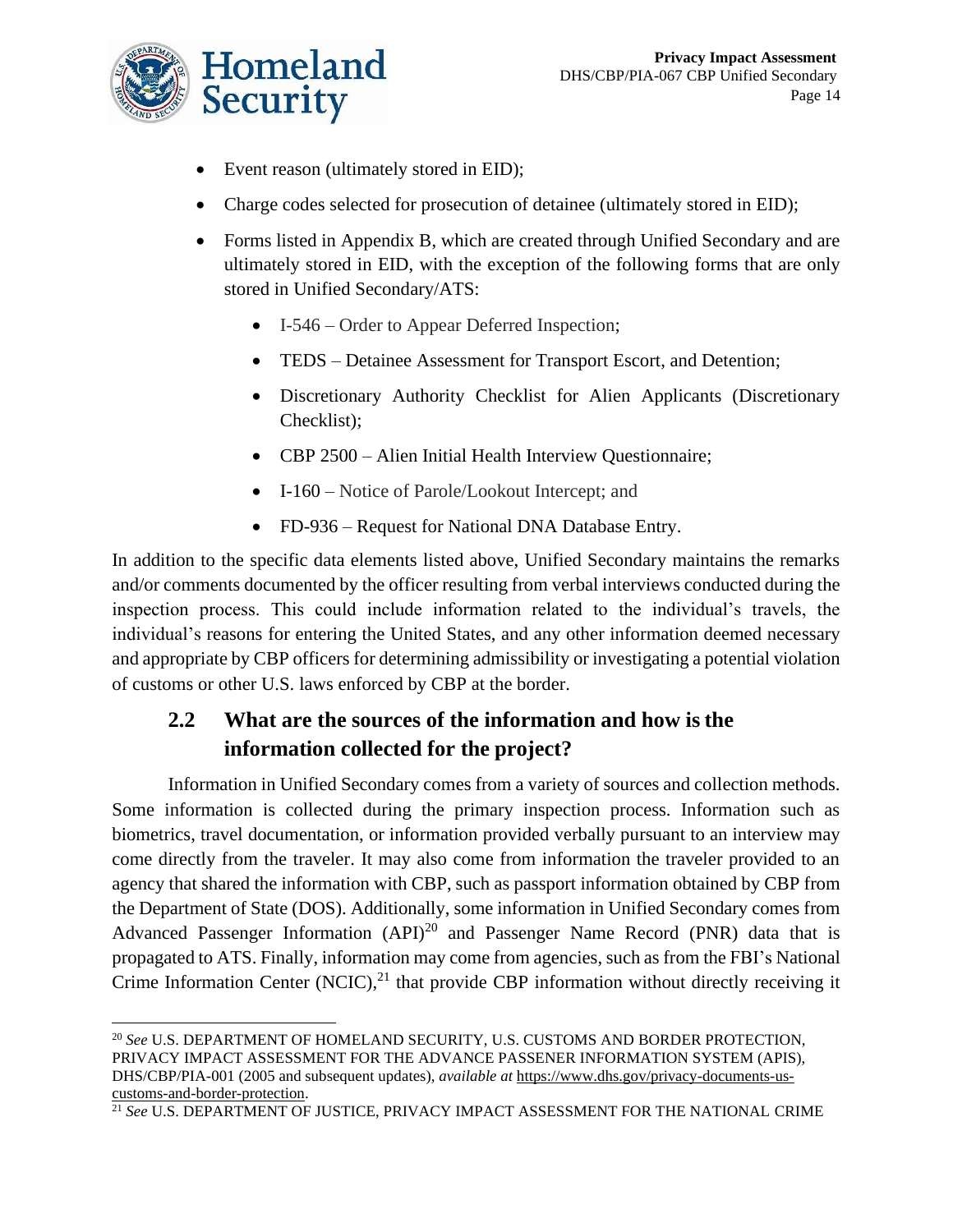

from the traveler.

Information in Unified Secondary is also documented during the secondary inspection process. As with information collected at primary, information documented during secondary may come directly from the traveler, such as responses to health or other interview questions. Information may also come from research conducted by the CBP officer through system and open source searches (as outlined on Section 2.3). Additionally, Unified Secondary may include information uncovered during the inspection process, such as information from electronic devices that were searched as part of the inspection. $^{22}$ 

## **2.3 Does the project use information from commercial sources or publicly available data? If so, explain why and how this information is used.**

CBP officers may conduct research on travelers using publicly available information, including social media, as part of the inspection process; however, those searches are not conducted using Unified Secondary.<sup>23</sup> LexisNexis® is the only commercial source of data available through Unified Secondary, but data from LexisNexis® is not consistently used as part of the inspection. CBP officer admissibility determinations are based on the totality of the circumstances. If commercial sources or publicly available data are accessed and the information is relevant to the inspection, it is documented in Unified Secondary as part of the inspection and/or immigration event.

#### **2.4 Discuss how accuracy of the data is ensured.**

Much of the information documented in Unified Secondary is collected directly from the traveler through his or her documents, including information obtained from the visa application, and the interview. A CBP officer may conduct system queries to determine whether information provided by a traveler is accurate. Through inspections, a CBP officer or agricultural specialist conducts baggage searches to determine if the traveler has contraband or illicit items. CBP may also conduct open source research (outside of Unified Secondary) to ensure travelers are giving accurate statements about their stated activities while in the United States. However, because Unified Secondary is a system used to document inspections referred from primary inspection,

INFORMATION CENTER (2019), *available at* [https://www.fbi.gov/file-repository/pia-ncic.pdf/view.](https://www.fbi.gov/file-repository/pia-ncic.pdf/view) <sup>22</sup> *See* U.S. DEPARTMENT OF HOMELAND SECURITY, U.S. CUSTOMS AND BORDER PROTECTION, PRIVACY IMPACT ASSESSMENT FOR THE BORDER SEARCHES OF ELECTRONIC DEVICES, DHS/CBP/PIA-008 (2009 and subsequent updates), *available at* [https://www.dhs.gov/privacy-documents-us](https://www.dhs.gov/privacy-documents-us-customs-and-border-protection)[customs-and-border-protection.](https://www.dhs.gov/privacy-documents-us-customs-and-border-protection)

<sup>&</sup>lt;sup>23</sup> During the secondary inspection process and at the CBP officer's discretion, an officer may conduct open source research to corroborate information that a traveler reveals during the interview portion of the inspection process. This information may be entered into Unified Secondary, to be saved in EID, TECS, or ATS. For more information about how CBP uses social media as part of its screening processes, please *see* DHS/CBP/PIA-006 Automated Targeting System, *supra* note 3.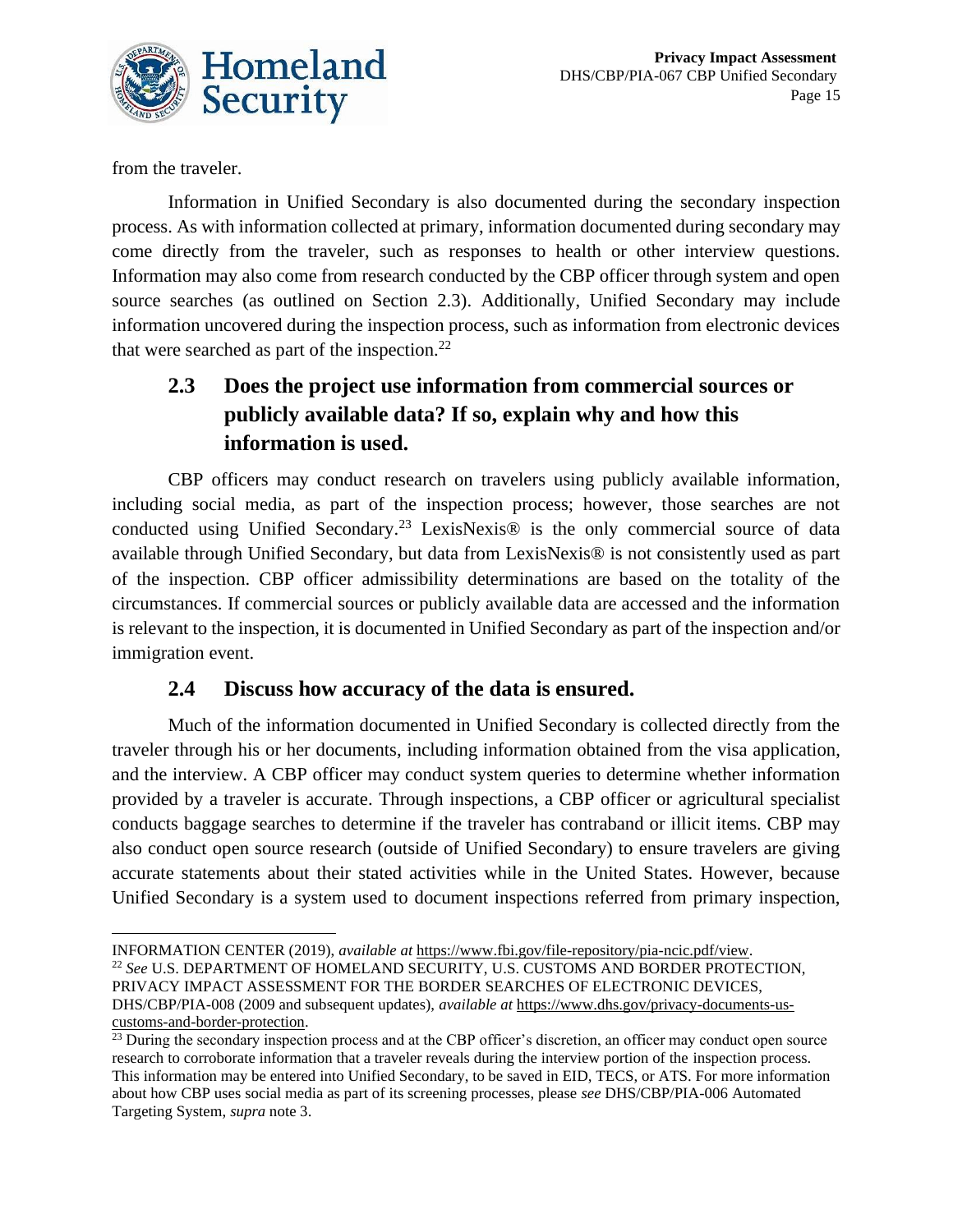

false or inaccurate information given to CBP is still maintained in the system because it relates to CBP's secondary inspection of a traveler and may be used to make determinations on how a referral is resolved. Information on travel documents is confirmed through database checks, such as connections to the DOS.

For information available in Unified Secondary that comes from other systems, CBP relies on the accuracy of those systems in maintaining correct information. CBP officers may conduct multiple searches on different data sources to ensure that information in one system is corroborated by other systems. Additionally, some information documented in Unified Secondary is based on CBP officer observations and actions, such as information on medications and meals given to travelers in custody.

## **2.5 Privacy Impact Analysis: Related to Characterization of the Information**

**Privacy Risk:** There is a risk that a CBP officer may input inaccurate or false information into Unified Secondary based on inaccurate information provided by the traveler.

**Mitigation:** This risk is partially mitigated. Intentionally providing false information to a CBP officer is a federal offense pursuant to 18 U.S.C. §1001. Information provided by the traveler, including false or inaccurate information, is documented as part of an inspection/immigration event. Admissibility determinations are made based on the totality of the information compiled by the CBP officer and not only the information provided by a traveler.

CBP officers are trained to conduct secondary inspections so that they are able to obtain the most accurate information from the traveler or through other available sources. CBP officers are aware that travelers may lie in order to gain admission or conceal contraband. In order to verify information, CBP officers may conduct baggage searches, query CBP and other government systems, access publicly available information, or order an electronic device search. Inspection results and determinations recorded in Unified Secondary include a totality of the information compiled by the CBP officer and not only the information provided by a traveler. Discrepancies in the information provided by a traveler are mitigated by the information the CBP officer is able to locate from other sources. CBP officers can edit records with accurate information and note when inaccurate information is provided by the traveler. Additionally, travelers are provided the opportunity to review some of the forms created in Unified Secondary and can ask that information be changed if they believe it is incorrect.

**Privacy Risk:** There is a risk that information in CBP systems of record or from other sources may be inaccurate, affecting data integrity in Unified Secondary.

**Mitigation:** This risk is partially mitigated. Unified Secondary is reliant on source systems and external systems, such as LexisNexis®, maintaining accurate information. However, CBP officers may conduct multiple searches on different data sources to ensure that information in one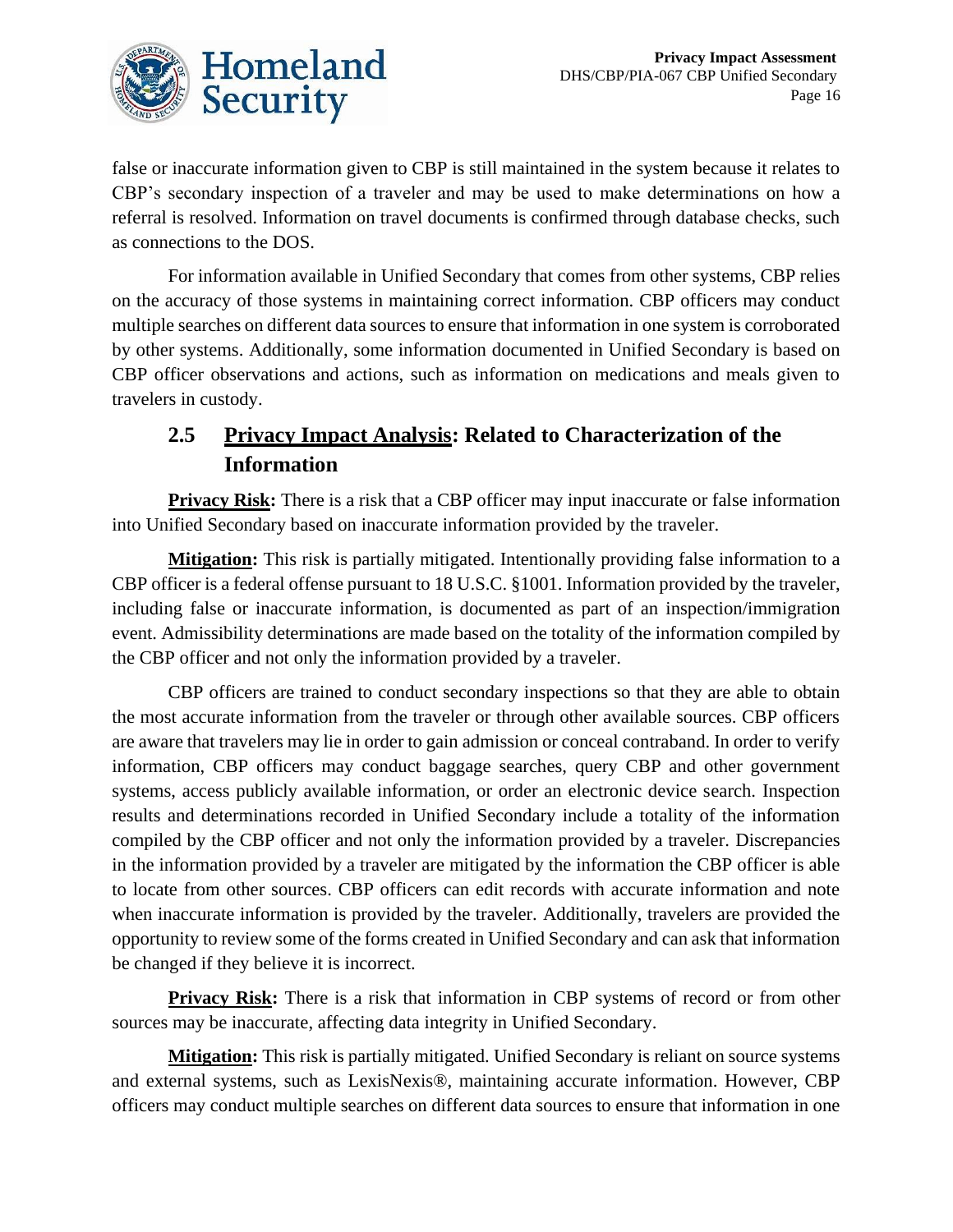

system is corroborated by other systems. Additionally, some information documented in Unified Secondary is based on CBP officer observations and actions, and those officers have been trained in system use and proper inspection techniques and protocols to identify when inaccurate information is present.

**Privacy Risk:** There is a risk that a CBP officer will enter inaccurate information into Unified Secondary.

**Mitigation:** This risk is mitigated. Manual entry errors are always an inherent risk to any system. However, CBP enabled Unified Secondary to auto populate several data elements from the primary system to ensure that the CBP officer is reviewing accurate information. Additionally, supervisory review is required to review the information prior to a CBP officer making a final disposition on the traveler.

## **Section 3.0 Uses of the Information**

#### **3.1 Describe how and why the project uses the information.**

CBP officers use Unified Secondary as an inspection documentation and immigration event management tool. The information recorded in Unified Secondary is the result of inspections performed by CBP officers related to CBP mission responsibilities at the border. Information collected during primary inspection is transmitted to Unified Secondary when an officer creates a referral. The information from the primary inspection is populated from the primary inspection system and displayed in Unified Secondary so the secondary officer may view who the traveler is and the reason why a traveler was referred to secondary inspection. Unified Secondary allows a CBP officer to conduct record queries across CBP systems and other government holdings using a single interface. This reduces the time and potential errors that may come with accessing and querying different systems individually. Once a CBP officer completes the document review, traveler interview, system queries, and baggage inspection (as applicable), the officer makes a determination and records the class of admission and the inspection findings (positive inspection or negative inspection) in Unified Secondary. For certain positive inspections where additional action is required, such as a seizure of goods, the officer inputs information into other CBP systems. If a CBP officer determines a traveler is inadmissible, the CBP officer completes the inspection and begins an immigration event in Unified Secondary. For the event, the CBP officer sets a disposition, enters charges, and completes specific forms and documents necessary for removal or other immigration action. Once the secondary inspection is completed, Unified Secondary sends the outcome of the inspection to the appropriate system of record for retention. All inspections, both positive and negative, are sent to TECS, and immigration events are sent to ATS/EID.<sup>24</sup>

<sup>&</sup>lt;sup>24</sup> Unlike TECS, ATS, and EID, Unified Secondary does not send the outcome of the inspection/violation to SEACATS. CBP officers must complete these violations in SEACATS. The only information sent from Unified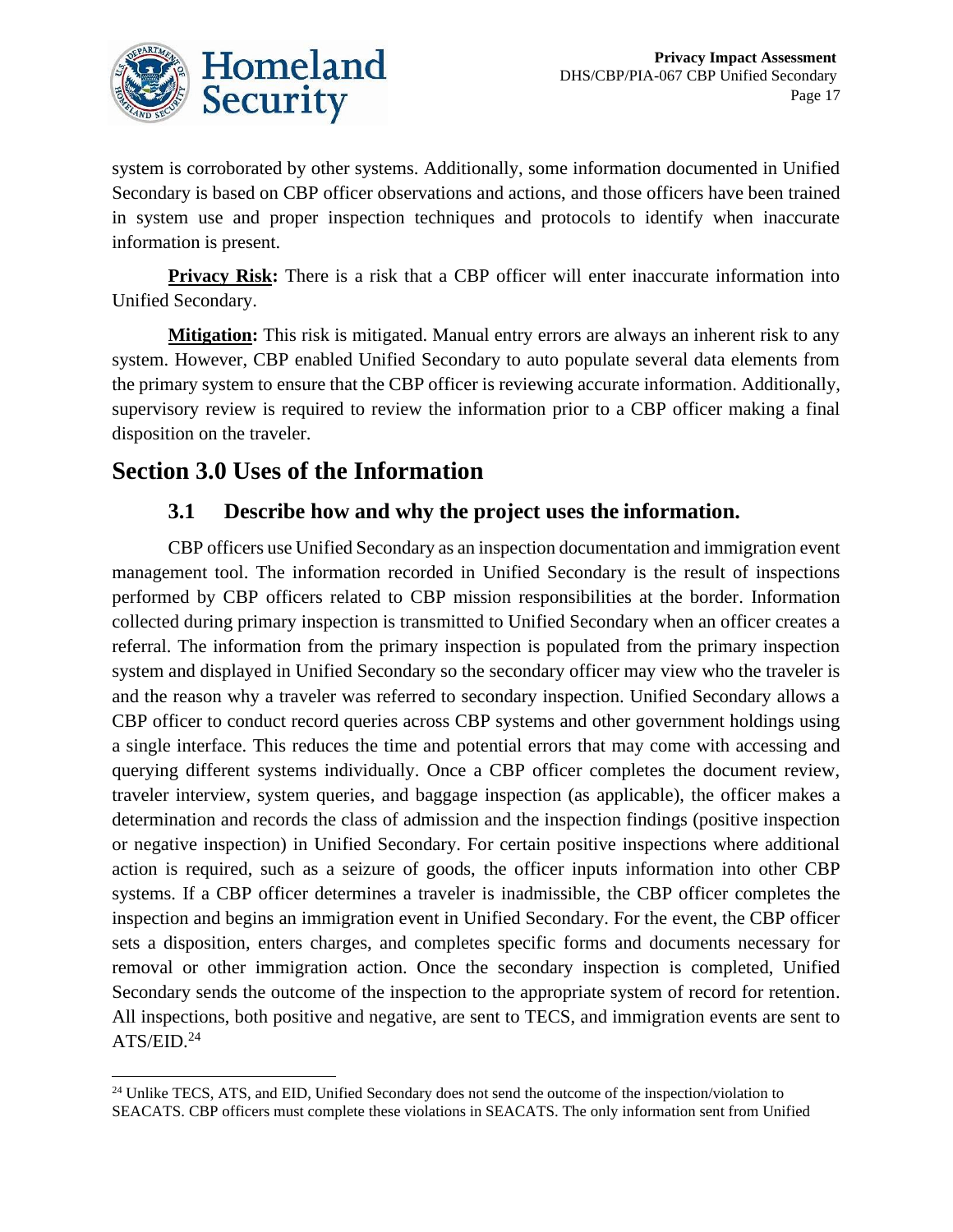

In addition to documentation of inspection results and immigration event management, Unified Secondary maintains a custody log for travelers who are held in custody (either awaiting removal or return flight or waiting to be transferred to law enforcement). This log provides CBP officers with a consolidated view of all travelers who are being held in custody in a particular POE. CBP officers use the custody log to track where the traveler is located within the port; the conditions where the traveler is located to ensure he or she is safe and sanitary; and that travelers are receiving meals, medications, or other necessities as appropriate. The custody logs allow for continuity during shift changes to ensure the health, safety, and wellbeing of those in CBP custody.

## **3.2 Does the project use technology to conduct electronic searches, queries, or analyses in an electronic database to discover or locate a predictive pattern or an anomaly? If so, state how DHS plans to use such results.**

No. Unified Secondary does not analyze any data in the database for purposes of discovering or locating a predictive pattern or an anomaly.

## **3.3 Are there other components with assigned roles and responsibilities within the system?**

Only CBP personnel have roles and responsibilities in Unified Secondary. However, other entities are able to create TECS lookouts that, when hit on during primary inspection, send travelers to secondary inspection. If the hit is for criminal activity, CBP may hold a traveler in custody until the custody of the traveler is turned over to the other law enforcement agency.

## **3.4 Privacy Impact Analysis: Related to the Uses of Information**

**Privacy Risk:** Authorized users of Unified Secondary could use their access for unapproved purposes.

**Mitigation:** This risk is mitigated. In order to become an authorized user, personnel must successfully complete privacy training and hold a full background investigation clearance. A user must also have a job-related requirement to access the specific information. Additionally, because Unified Secondary will use some aspects of the TECS platform, all users of Unified Secondary are required to complete and pass an annual TECS Privacy Act Awareness Course to maintain their access to the system. The training course presents Privacy Act responsibilities and agency policy with regard to the security, sharing, and safeguarding of both official and personally identifiable information. The course also provides a number of sharing and access scenarios to test the internal user's understanding of appropriate controls put in place to protect privacy as they are presented. A user must pass the test scenarios to retain access to TECS and affiliated TECS platform and the

Secondary to SEACATS is the data necessary to generate the SEACATS number.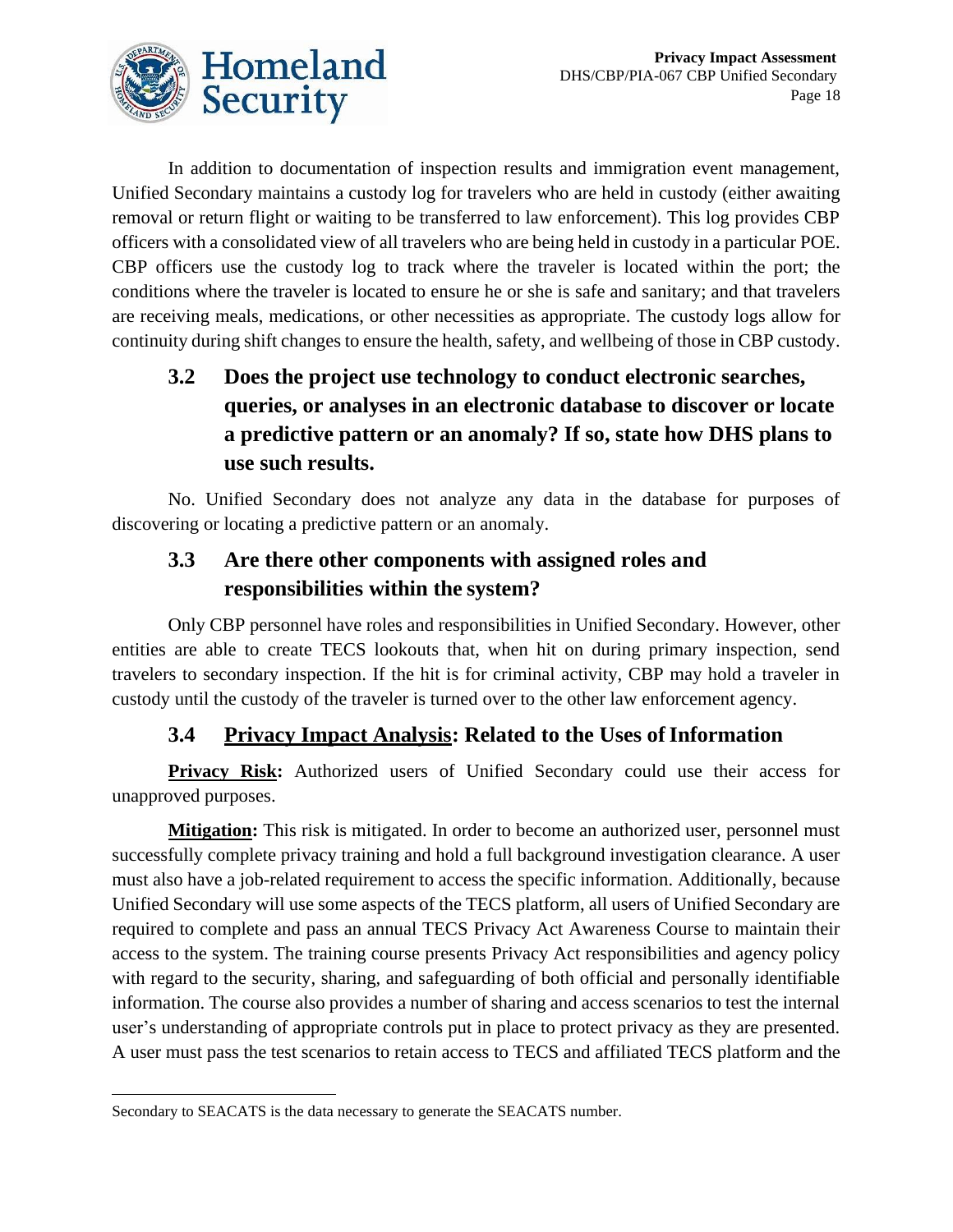

training is regularly updated.

To further mitigate the risk of misuse of information by CBP personnel with access to Unified Secondary, access to data in Unified Secondary is controlled through passwords and the use of personal identity verification (PIV) cards issued to federal employees which assures the appropriate level of security and access to information systems as well as restrictive rules pertaining to user rights. Users are limited to roles that define authorized use of the system. For example, access can be limited to the specific POE where a CBP officer works and the CBP officer will be unable to view referrals for other ports of entry. Management oversight is in place to ensure appropriate assignment of roles and access to information.

Finally, audit logs capture the activity of a user accessing Unified Secondary, including user identifier, date, time, and location of the access, as well as the type of activity performed. The system captures all query requests and results. Audits are conducted to log all privileged user transactions and monitor for abuse. These audit logs monitor user's keystrokes and access sessions for purposes of ensuring compliance with the safeguarding and security protocols.

**Privacy Risk:** There is a risk that information documented in Unified Secondary will be shared or used inappropriately within the Department.

**Mitigation:** This risk is mitigated. Only CBP personnel have access to Unified Secondary. In order to become an authorized user, personnel must successfully complete privacy training, hold a full background investigation clearance, and have a job-related requirement to access the specific information. Additionally, because Unified Secondary will use some aspects of the TECS platform, all users of Unified Secondary are required to complete and pass an annual TECS Privacy Act Awareness Course which includes Privacy Act responsibilities and agency policy with regard to sharing. The course also provides a number of sharing and access scenarios to test the internal user's understanding of appropriate controls put in place to protect privacy.

To further mitigate the risk of improper sharing, access to data in Unified Secondary is controlled through passwords and the use of PIV cards as well as restrictive rules pertaining to user rights. Audit logs also capture the activity of a user accessing Unified Secondary, including user identifier, date, time, and location of the access, as well as the type of activity performed.

## **Section 4.0 Notice**

## **4.1 How does the project provide individuals notice prior to the collection of information? If notice is not provided, explain why not.**

CBP maintains signage throughout the primary and secondary inspection areas that inform travelers on inspections and collection of information. This PIA, as well as the TECS Primary and Secondary PIA and the TECS SORN, also provides notice of collection. The ATS and SEACATS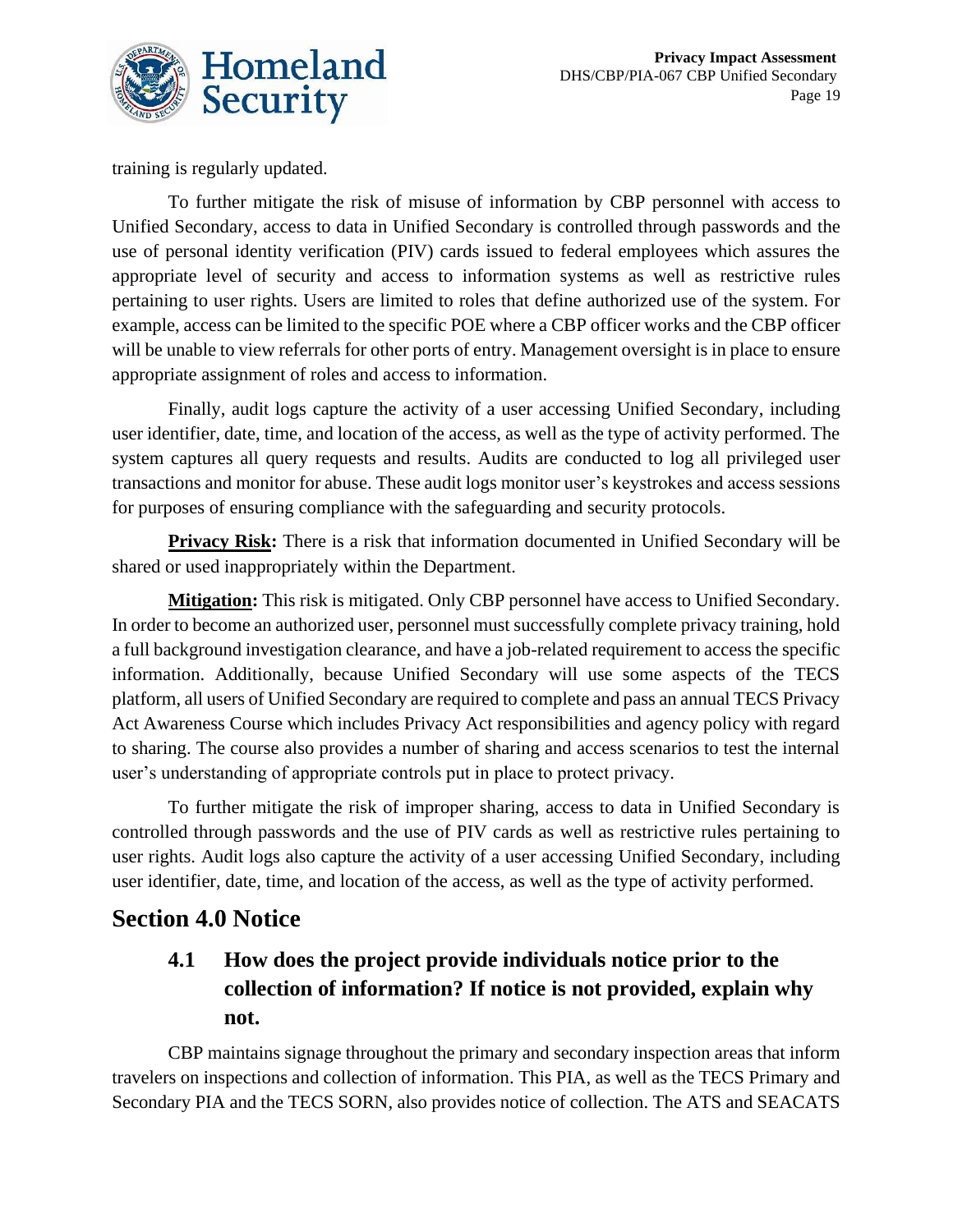

PIAs and SORNs provide additional notice.

CBP provides travelers notice for information collected on forms by allowing travelers to complete or review a form and then provide their signature. Additionally, CBP officers provide verbal notice about the purpose of the form and use of the collection of information. CBP may also provide travelers with a tear sheet explaining the Freedom of Information Act (FOIA) process if travelers wish to request information about their interaction with CBP. Additional tear sheets provide travelers with information on the inspection of electronic devices<sup>25</sup> and personal searches. Additionally, some of the information in Unified Secondary comes from other systems, in which cases CBP relies on the source of the collection for notice.

## **4.2 What opportunities are available for individuals to consent to uses, decline to provide information, or opt out of the project?**

International travel is voluntary, but travelers referred for secondary inspection do not have the ability to opt out of secondary inspection. As Unified Secondary is the case management system for secondary inspection, travelers also do not have the ability to opt out of having their information included in Unified Secondary. CBP cannot require travelers to provide information during secondary, but failure to provide information may result in a traveler being found inadmissible or may delay the individual's travels while CBP tries to find answers and verify information through other methods previously outlined in this document. CBP provides notice about the effect not providing information may have on travel plans via the posted signage.

#### **4.3 Privacy Impact Analysis: Related to Notice**

**Privacy Risk:** There is a risk that travelers will not know what information is used to make admissibility determination and other secondary inspection resolutions.

**Mitigation:** This risk is mitigated. This PIA serves as notice of the information CBP collects to make admissibility determination and other secondary inspection resolutions. Much of the information documented in Unified Secondary is gathered directly from the traveler during the interview. CBP officer questions inform the traveler what information CBP officers are concerned about and considering when making determinations.

## **Section 5.0 Data Retention by the Project**

## **5.1 Explain how long and for what reason the information is retained.**

Unified Secondary serves as a front-end user interface with a two-way connection to

<sup>&</sup>lt;sup>25</sup> See supra note 22. The CBP Border Searches of Electronic Devices PIA provides additional notice of the electronic border search process and the authority under which CBP conducts those searches. An example of a CBP tear sheet can be found here: *see* [https://www.cbp.gov/sites/default/files/documents/inspection-electronic-devices](https://www.cbp.gov/sites/default/files/documents/inspection-electronic-devices-tearsheet.pdf)[tearsheet.pdf.](https://www.cbp.gov/sites/default/files/documents/inspection-electronic-devices-tearsheet.pdf)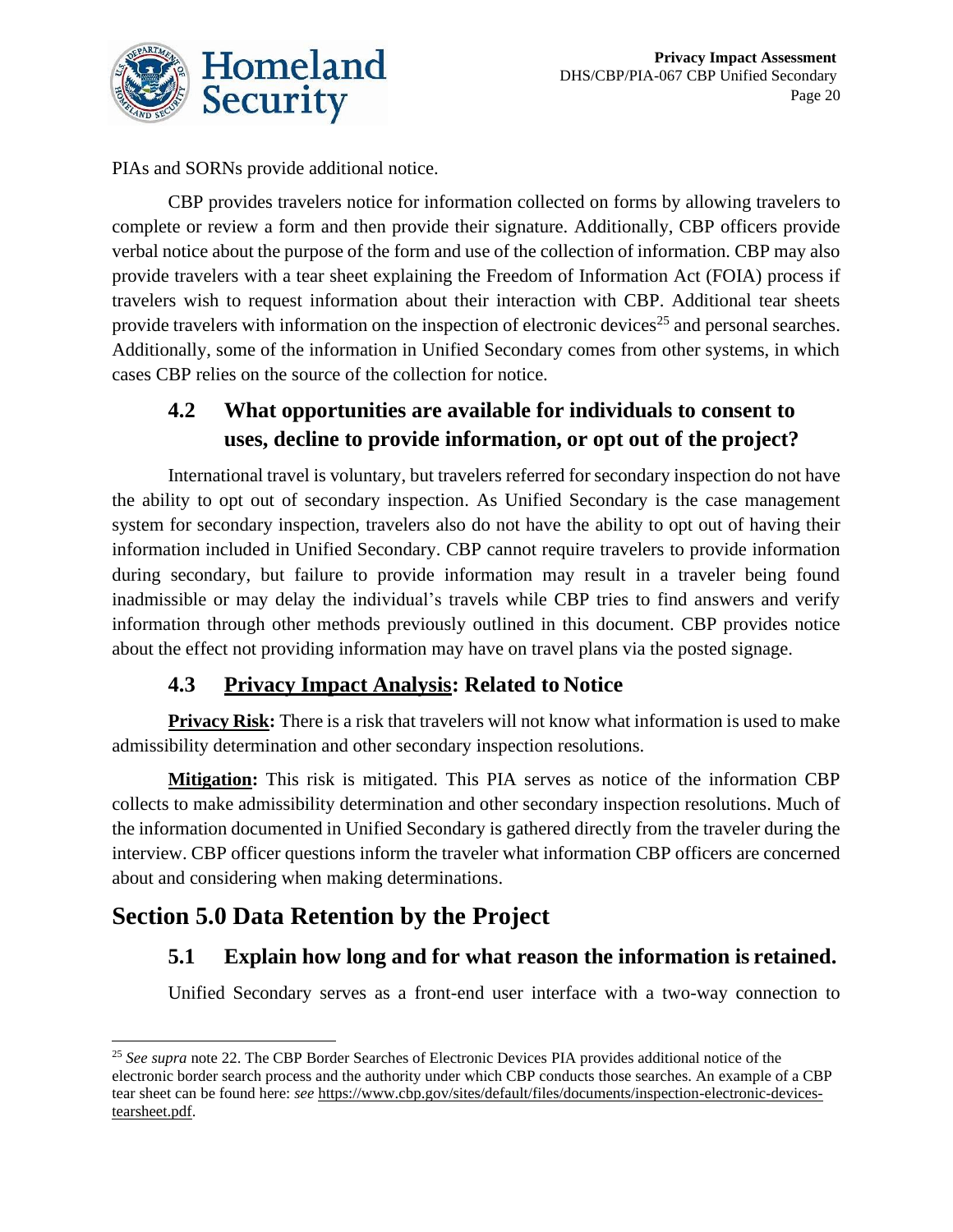

systems to both receive and send data to. Unified Secondary receives data from connected systems via ATS and displays it for the CBP officer to use as a part of the secondary inspection process. Unified Secondary only displays data from the connected systems and does not retain it.

CBP officers are able to input data collected during the secondary inspection process into Unified Secondary for transmission and storage into other systems, where it is retained in accordance with the retention schedules for those systems. For example, information that is sent TECS is retained for 75 years in accordance with the TECS retention schedule. Many of the forms completed through Unified Secondary are sent to EID as the source system, in which case they are stored for 75 years. Some of the forms generated by Unified Secondary, such as detainee health information, are stored in ATS and retained for 15 years, in accordance with the ATS retention schedule. Information that is entered into SEACATS is stored for the length of the law enforcement investigation plus five years. For information that is included in an official A-File, records are retained permanently, consistent with the A-File SORN. The official A-File record may take three possible forms: (1) records contained within the paper A-File; (2) records contained within the electronic record from USCIS Enterprise Document Management System (EDMS)<sup>26</sup> or USCIS Electronic Immigration System (ELIS);<sup>27</sup> or (3) a combination of paper and electronic records and supporting documentation. A-File records are maintained in accordance with N1-566-08-11. DHS/USCIS transfers A-Files to the custody of NARA 100 years after the individual's date of birth.

#### **5.2 Privacy Impact Analysis: Related to Retention**

**Privacy Risk:** There is the risk that, due to the variety of source systems that feed information into Unified Secondary, the information will be kept or deleted in a manner inconsistent with the source system retention.

**Mitigation:** This risk is mitigated. As an inspection documentation and immigration event management tool, Unified Secondary retrieves information from other source systems for use by the CBP officer and/or agricultural specialist and populates information inputted by the officer and/or specialist into the respective system of record once the inspection is complete. Information retrieved by the officer is displayed via Unified Secondary but continues to reside in the source system. Unified Secondary retrieves information from the source system in real-time, to ensure the CBP officer is accessing the most up-to-date information.

Unified Secondary also sends information to the appropriate system for storage. The

<sup>26</sup> *See* U.S. DEPARTMENT OF HOMELAND SECURITY, U.S. CITIZENSHIP AND IMMIGRATION SERVICES, PRIVACY IMPACT ASSESSMENT FOR THE INTEGRATED DIGITIZATION DOCUMENT MANAGEMENT SYSTEM, DHS/USCIS/PIA-003 (2007 and subsequent updates), *available at* [https://www.dhs.gov/uscis-pias-and-sorns.](https://www.dhs.gov/uscis-pias-and-sorns)

<sup>27</sup> *See* U.S. DEPARTMENT OF HOMELAND SECURITY, U.S. CITIZENSHIP AND IMMIGRATION SERVICES, PRIVACY IMPACT ASSESSMENT FOR THE USCIS ELECTRONIC INFORMATION SYSTEM, DHS/USCIS/PIA-056 (2018 and subsequent updates), *available at* [https://www.dhs.gov/uscis-pias-and-sorns.](https://www.dhs.gov/uscis-pias-and-sorns)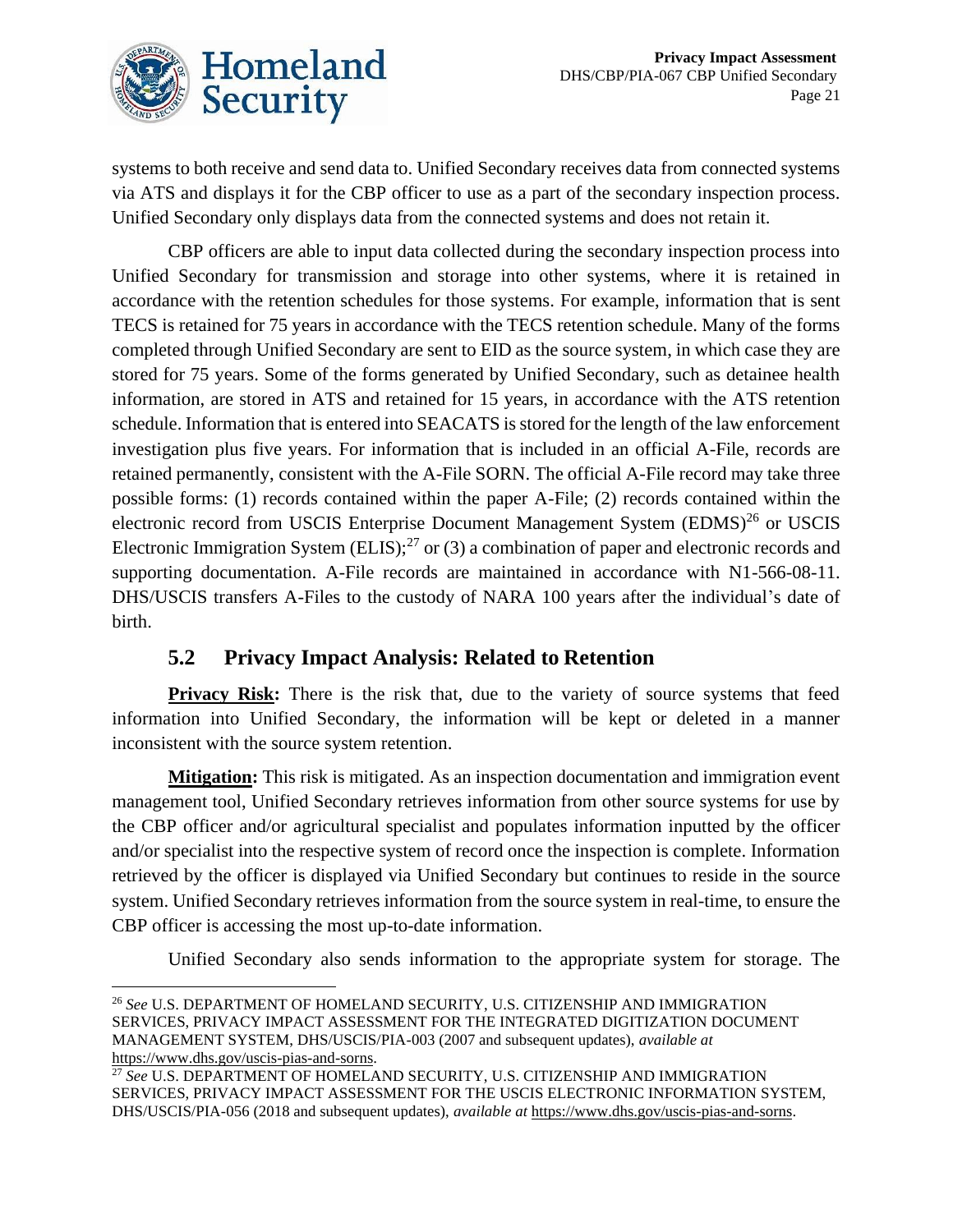

system and length of retention varies based on the outcome of the inspection to the appropriate system of record for retention – positive/negative inspections (75 years in TECS), immigration events (15 years in ATS), and adverse actions (75 years in EID).

# **Section 6.0 Information Sharing**

## **6.1 Is information shared outside of DHS as part of the normal agency operations? If so, identify the organization(s) and how the information is accessed and how it is to be used.**

Information collected through Unified Secondary is shared on a case-by-case basis with appropriate federal, state, local, tribal, and foreign governmental agencies or multilateral governmental organizations responsible for investigating or prosecuting violations of, or for enforcing or implementing, a statute, rule, regulation, order, or license, or when CBP believes the information would assist enforcement of civil or criminal laws. Unified Secondary pushes information to various transactional systems covered by multiple SORNs; all sharing is done according to the appropriate system of record.

As an example, Unified Secondary maintains a direct interface with the U.S. State Department Consular Consolidated Database (CCD)<sup>28</sup> by which data from Form I-275, Notice of Visa Cancellation/Border Crossing Card Voidance, is transmitted directly from Unified Secondary to CCD so that the State Department can cancel the Visa or Border Crossing card within CCD to ensure that future travel does not occur under the cancelled travel document.

DHS counterterrorism, law enforcement, and public security communities may be provided with information about suspected or known violators of the law and other persons of concern identified through secondary inspections documented in Unified Secondary. CBP may share the inspection information documented in Unified Secondary with other components within DHS when there is a need-to-know in accordance with their official responsibilities, including collecting law enforcement intelligence information (whether civil or criminal) and/or investigating, prosecuting, enforcing, or implementing civil and/or criminal laws, related rules, regulations, or orders. This sharing is through the system of record, for example TECS.

## **6.2 Describe how the external sharing noted in 6.1 is compatible with the SORN noted in 1.2.**

CBP will share information documented in Unified Secondary with external organizations consistent with the published routine uses in the SORNs that cover Unified Secondary (listed in Section 1.2), which are compatible with the original purpose of collection. In the event that CBP

<sup>28</sup> *See* U.S. DEPARTMENT OF STATE, PRIVACY IMPACT ASSESSMENT FOR THE CONSULAR CONSLIDATED DATABASE (2018), *available at* [https://www.state.gov/wp-content/uploads/2019/05/Consular-](https://www.state.gov/wp-content/uploads/2019/05/Consular-Consolidated-Database-CCD.pdf)[Consolidated-Database-CCD.pdf.](https://www.state.gov/wp-content/uploads/2019/05/Consular-Consolidated-Database-CCD.pdf)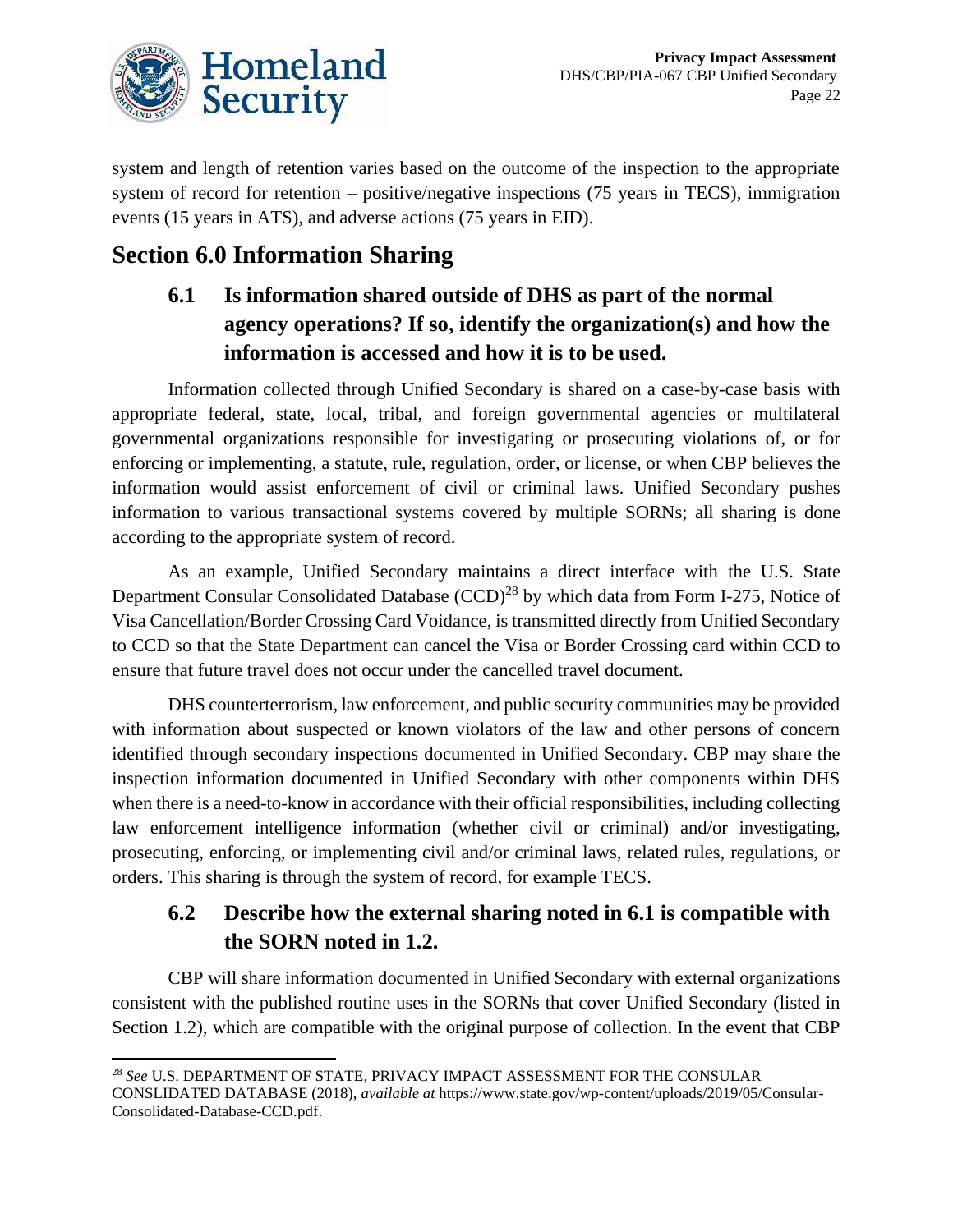

shares information documented in Unified Secondary outside of CBP, CBP will detail the established data sharing practices in Memoranda of Understanding/Agreement (MOU/A) and Interconnection Security Agreements (ISA), when appropriate, which govern the sharing of information documented in Unified Secondary and residing in ATS or TECS. Under the terms of these MOUs and ISAs, other agencies will secure Unified Secondary information consistent with approved security practices that meet DHS standards. Recipients from other agencies will be required by the terms of the information sharing agreement to employ security features to safeguard the shared information.

#### **6.3 Does the project place limitations on re-dissemination?**

Yes. CBP enters into MOU/As with external organizations prior to the systematic sharing of information. When sharing information with parties outside of CBP, the same specifications related to security and safeguarding of privacy-sensitive information that are in place for CBP are applied to the outside entity. Any agreements between CBP and external entities fully outline responsibilities of the parties, security standards, and limits of use of the information, including re-dissemination, prior to information sharing.

Access to records is governed by need-to-know criteria that demand the receiving entity demonstrate the mission-related need for the data before access is granted. In the terms of a negotiated agreement or the language of an authorization providing information to an external agency, CBP includes justification for collecting the data and an acknowledgement that the receiving agency will not share the information without CBP's permission, as applicable.

Information that is shared with other agencies, federal, state, local, tribal or foreign, outside of the context of any MOU/A or prior written agreement generally requires a written request by the requesting agency specifically identifying the type of information sought and purpose for which the information will be used. Authorization to share information in this request scenario is subject to approval by the CBP Privacy and Diversity Office.

## **6.4 Describe how the project maintains a record of any disclosures outside of the Department.**

MOU/As and other written agreements defining roles and responsibilities are executed between CBP and each agency that receives data documented in Unified Secondary on a systematic basis. The information may be transmitted either electronically or as printed materials to authorized personnel. Electronic communication with other non-CBP systems may be enabled via message/query-based protocols delivered and received over secure point-to-point network connections between CBP systems and the non-CBP system. CBP's external sharing of the data recorded in Unified Secondary complies with statutory requirements for national security and law enforcement systems.

Information that is shared with other agencies, federal, state, local, tribal, or foreign,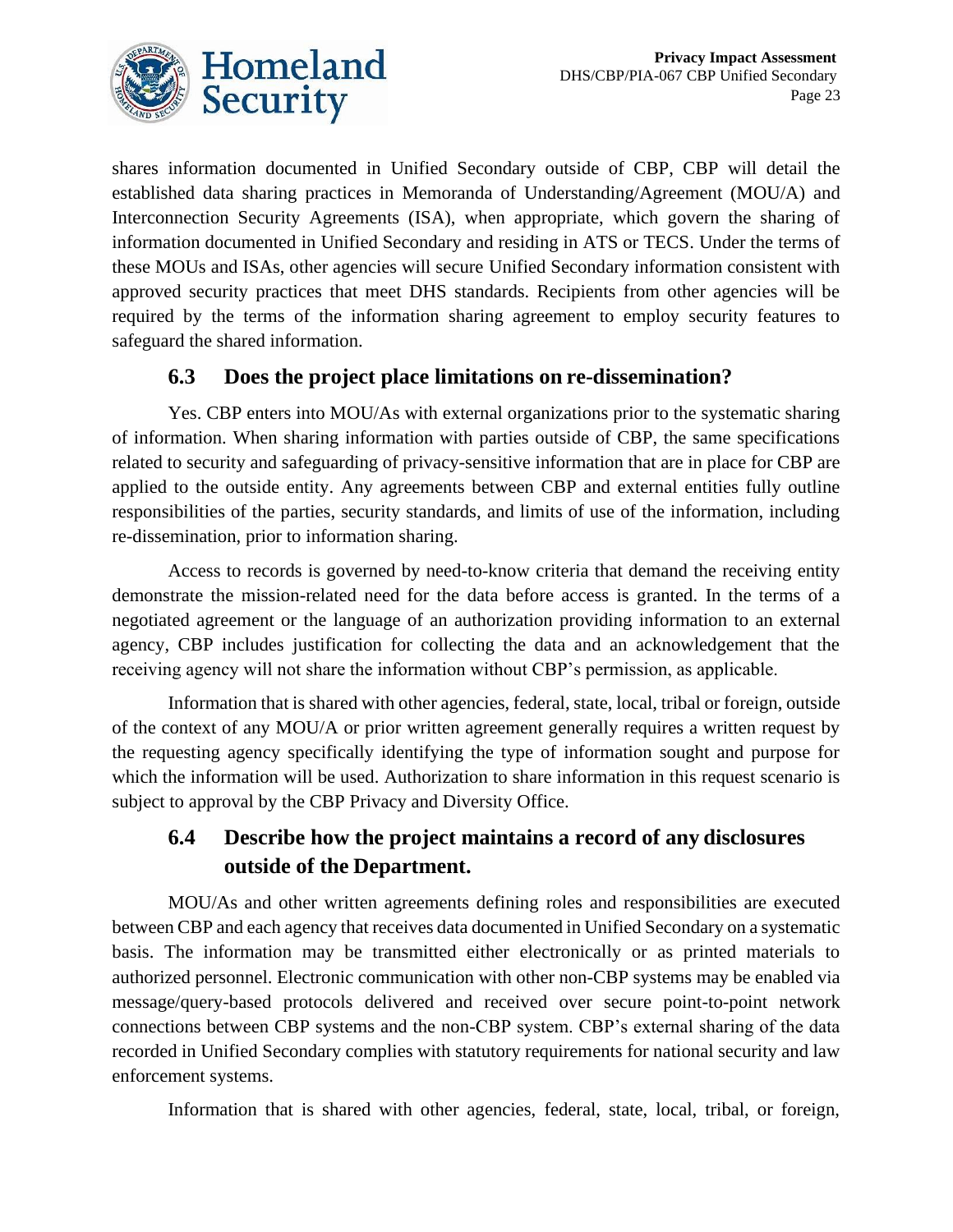

outside of the context of any MOU/A or other prior written arrangement generally requires a written request by the agency specifically identifying the type of information sought and purpose for which the information will be used. Authorization to share information in this request scenario is subject to approval by the CBP Privacy and Diversity Office and documented in DHS Form 191.

#### **6.5 Privacy Impact Analysis: Related to Information Sharing**

**Privacy Risk:** There is a risk that information documented in Unified Secondary will be inappropriately shared to external partners.

**Mitigation:** This risk is partially mitigated. When sharing information that is collected by Unified Secondary with parties outside of DHS, the same specifications related to security and privacy that are in place for CBP and DHS apply to the outside entity. Access to Unified Secondary records is governed by a need-to-know criterion that demands the receiving entity demonstrate the mission-related need for the data before access is granted. The reason for the access, a specific mission purpose, and an intended use consistent with the receiving agency's purpose and CBP's justification for collecting the data are also concerns that are included in either the terms of a negotiated MOU/A and ISA or the language of an authorization providing facilitated access to an external agency. The MOU/A specifies the general terms and conditions that govern the use of the functionality or data, including limitations on use. The ISA specifies the data elements, format, and interface type, including the operational considerations of the interface. MOU/As and ISAs are periodically reviewed, and outside entities must agree to use, security, and privacy standards before sharing can continue.

**Privacy Risk:** There is a risk that information documented in Unified Secondary will be shared inappropriately within the Department.

**Mitigation:** This risk is mitigated. Only CBP personnel have access to Unified Secondary. In order to become an authorized user, personnel must successfully complete privacy training, hold a full background investigation clearance, and have a job-related requirement to access the specific information. Additionally, because Unified Secondary will use some aspects of the TECS platform, all users of Unified Secondary are required to complete and pass an annual TECS Privacy Act Awareness Course which includes Privacy Act responsibilities and agency policy with regard to sharing. The course also provides a number of sharing and access scenarios to test the internal user's understanding of appropriate controls put in place to protect privacy.

To further mitigate the risk of improper sharing, access to data in Unified Secondary is controlled through passwords and the use of PIV cards as well as restrictive rules pertaining to user rights. Audit logs also capture the activity of a user accessing Unified Secondary, including user identifier, date, time, and location of the access, as well as the type of activity performed.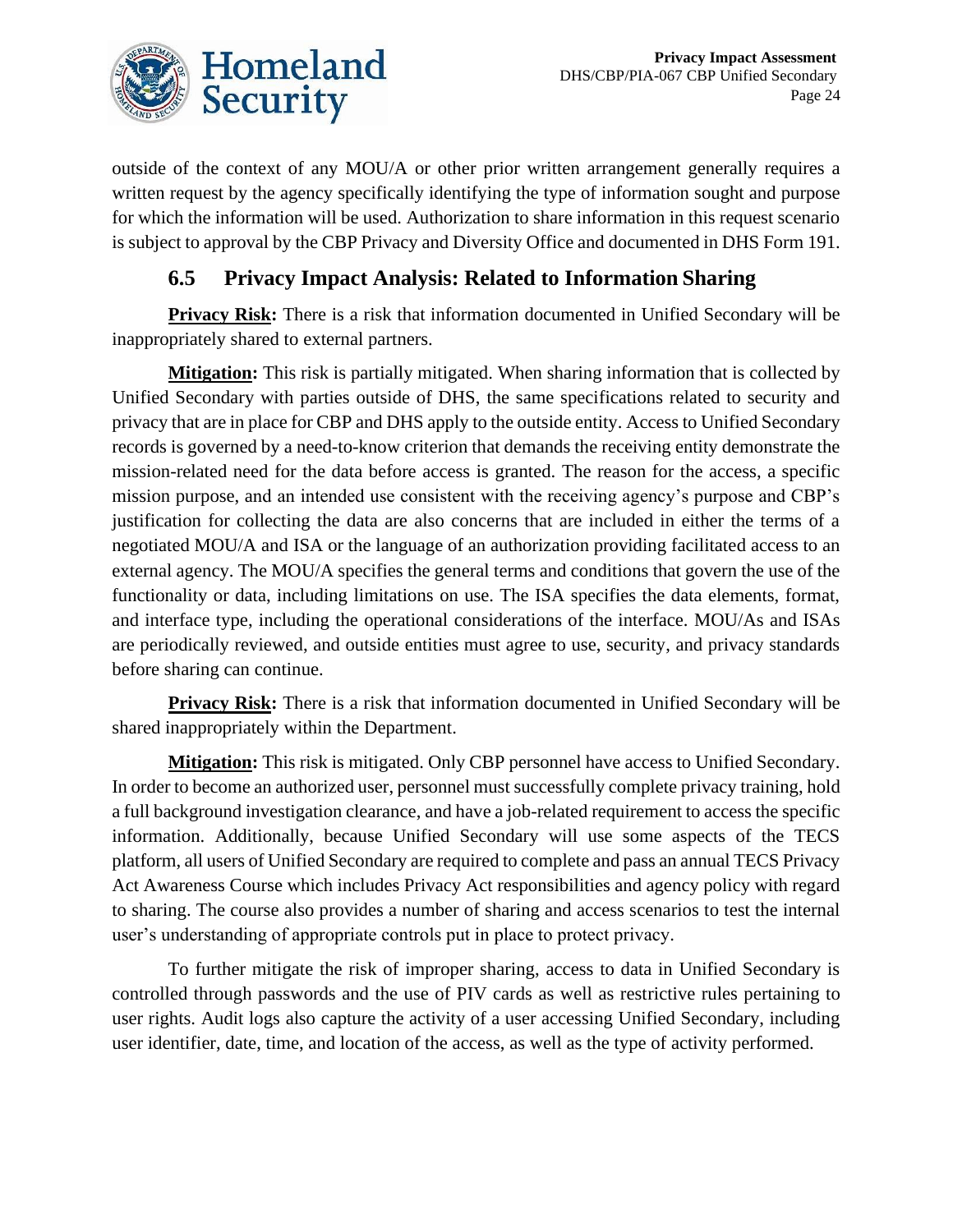

## **Section 7.0 Redress**

## **7.1 What are the procedures that allow individuals to access their information?**

Individuals seeking notification of and access to information contained in TECS or ATS, or seeking further information related to their secondary inspection, may gain access to certain information by filing a FOIA request with CBP at [https://foia.cbp.gov/palMain.aspx,](https://foia.cbp.gov/palMain.aspx) or by mailing a request to:

U.S. Customs and Border Protection (CBP) Freedom of Information Act (FOIA) Division 1300 Pennsylvania Avenue NW, Room 3.3D Washington, D.C. 20229 Fax Number: (202) 325-1476

U.S. citizens, lawful permanent residents, and individuals who have records covered under the Judicial Redress Act (JRA) may file a Privacy Act request to access their information.

All Privacy Act and FOIA requests must be in writing and include the requestor's daytime phone number, email address, and as much information as possible of the subject matter to expedite the search process. Requests for information are evaluated by CBP to ensure that the release of information is lawful; will not impede an investigation of an actual or potential criminal, civil, or regulatory violation; and will not reveal the existence of an investigation or investigative interest on the part of DHS or another agency.

## **7.2 What procedures are in place to allow the subject individual to correct inaccurate or erroneous information?**

Individuals are able to correct inaccurate or erroneous information in Unified Secondary throughout the secondary inspection process. Individuals can inform CBP officers of inaccurate information if CBP officers ask them a question containing inaccurate information about them. In addition, individuals are able to review and sign some of the forms created in Unified Secondary and they can inform CBP officers of any inaccurate information in the forms.

A person who believes that CBP's actions are the result of incorrect or inaccurate information may request information about his or her records pursuant to procedures provided by FOIA. U.S. citizens, lawful permanent residents, and individuals who have records covered under the JRA who believe that CBP's actions are the result of incorrect or inaccurate information may request correction of that data under the amendment provisions of the Privacy Act of 1974 by writing to the above address. The CBP Privacy Division reviews all requests for correction and amendment regardless of status.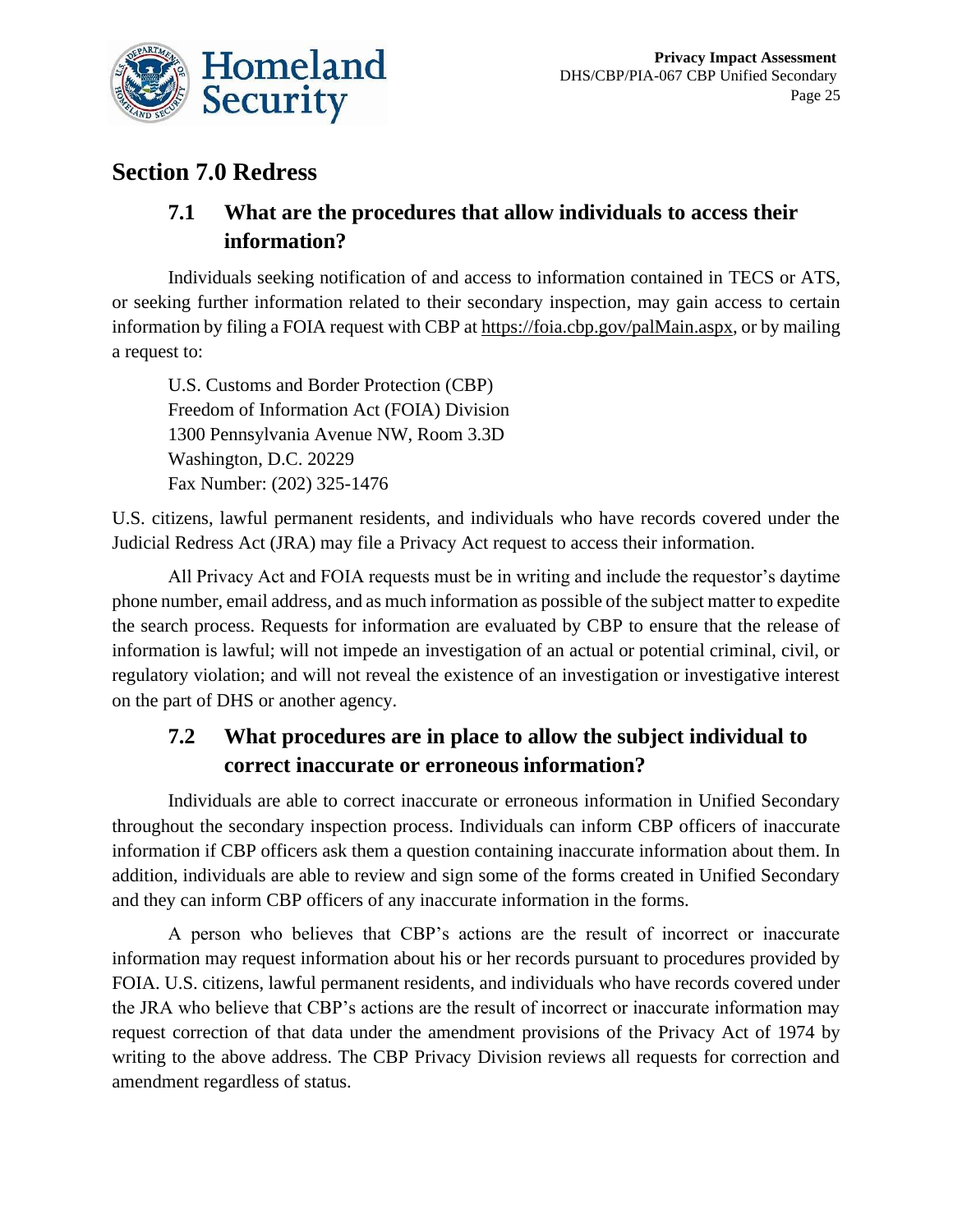

Travelers may also contact the DHS Traveler Redress Inquiry Program (TRIP) at 601 South 12th Street, TSA-901, Arlington, VA, 22202-4220 or online at [www.dhs.gov/trip.](http://www.dhs.gov/trip) Individuals making inquiries should provide as much identifying information as possible to identify the record(s) at issue.

## **7.3 How does the project notify individuals about the procedures for correcting their information?**

Individuals are notified of the procedures for correcting their information through the SORNs describing each of the underlying systems from which Unified Secondary accesses information. This PIA also serves as notification. Additionally, signage and tear sheets at ports of entry provide information on how to contact the DHS TRIP. In addition, travelers may request information from the on-site CBP officer.

## **7.4 Privacy Impact Analysis: Related to Redress**

**Privacy Risk:** There is a risk that travelers will not know how to request redress.

**Mitigation:** This risk is partially mitigated. This PIA provides information on how to request access and amendments to information documented in Unified Secondary. Additionally, CBP officers inform travelers verbally and through tear sheets on how they can challenge a determination and request information CBP used to make a determination. Travelers who wish to access information about themselves or challenge a determination can submit a FOIA request to CBP or a TRIP request to the Transportation Security Administration (TSA) via the addresses above. Additionally, U.S. citizens, lawful permanent residents, and individuals covered by the JRA, may submit a Privacy Act Amendment request to CBP.

# **Section 8.0 Auditing and Accountability**

## **8.1 How does the project ensure that the information is used in accordance with stated practices in this PIA?**

Access to the system is limited to internal CBP users. System access is not provided to non-CBP personnel. Access is limited to those personnel with a job-related requirement to access the information. All users with access to the system are required to have full background checks. In addition to access to Unified Secondary, CBP personnel will also need separate access to the systems that provide information that can be queried in Unified Secondary.

Users of Unified Secondary will be assigned different privileges based on their positions and roles to carry out their official duties. Audits will be conducted to log all privileged user transactions and monitor for abuse.

In addition, rules of behavior are established for each major application, including Unified Secondary. These rules of behavior require users to be adequately trained with regard to the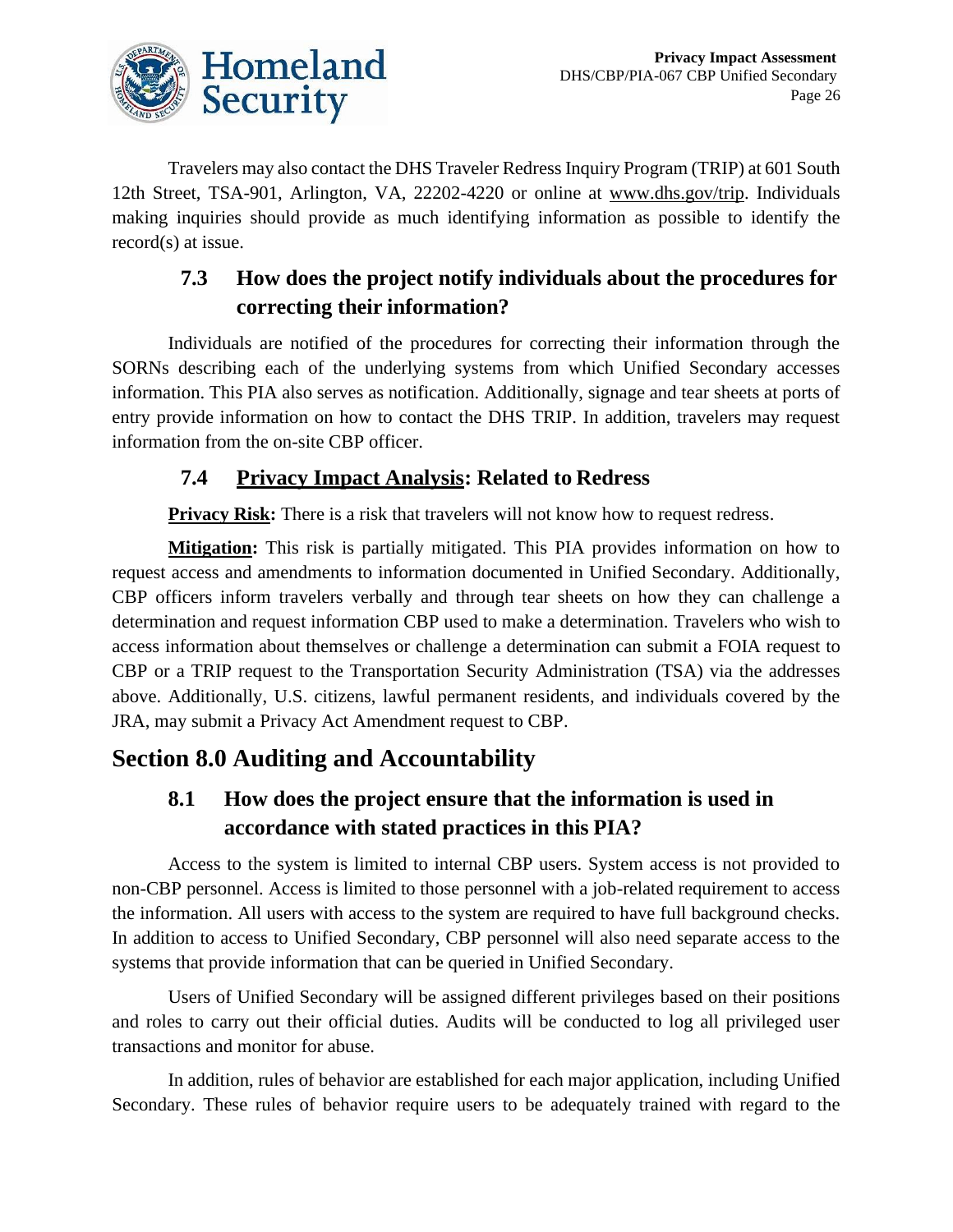

security of their systems. These rules also require a periodic assessment of technical, administrative, and managerial controls to enhance data integrity and accountability. All CBP system users must sign statements acknowledging that they have been trained and understand the security aspects of their systems. The rules of behavior already in effect for each of the component systems from which Unified Secondary draws information will be applied to the program, adding an additional layer of security protection. Security, including access-related controls, will be certified initially and at specified intervals through the Security Authorization Process of the Unified Secondary system.

## **8.2 Describe what privacy training is provided to users either generally or specifically relevant to the project.**

All users of Unified Secondary are required to complete and pass an annual TECS Privacy Act Awareness Course to maintain their access to the system. The training course presents Privacy Act responsibilities and CBP policy with regard to the security, sharing, and safeguarding of both official and personally identifiable information. The course also provides a number of sharing and access scenarios to test the user's understanding of appropriate controls put in place to protect privacy as they are presented. A user must pass the test scenarios to retain access to Unified Secondary. This training is regularly updated.

CBP employees are also required to sign statements acknowledging that they have been trained and understand the security aspects of their systems and comply with the following requirements:

- Access records containing personal information only when the information is needed to carry out their official duties.
- Disclose personal information only for legitimate business purposes and in accordance with applicable laws, regulations, and Unified Secondary policies and procedures.

## **8.3 What procedures are in place to determine which users may access the information and how does the project determine who has access?**

The personally identifiable information documented in Unified Secondary will be accessed primarily by CBP officers working at a POE or preclearance location. Unified Secondary has provisions and roles to determine what access is provided to users. CBP is able to limit what ports a user views so that they are only able to see the travelers waiting for inspection at their current port and not all travelers across the country. Additionally, users have to be separately provisioned to access the source systems that feed into Unified Secondary in order to view that information documented in Unified Secondary.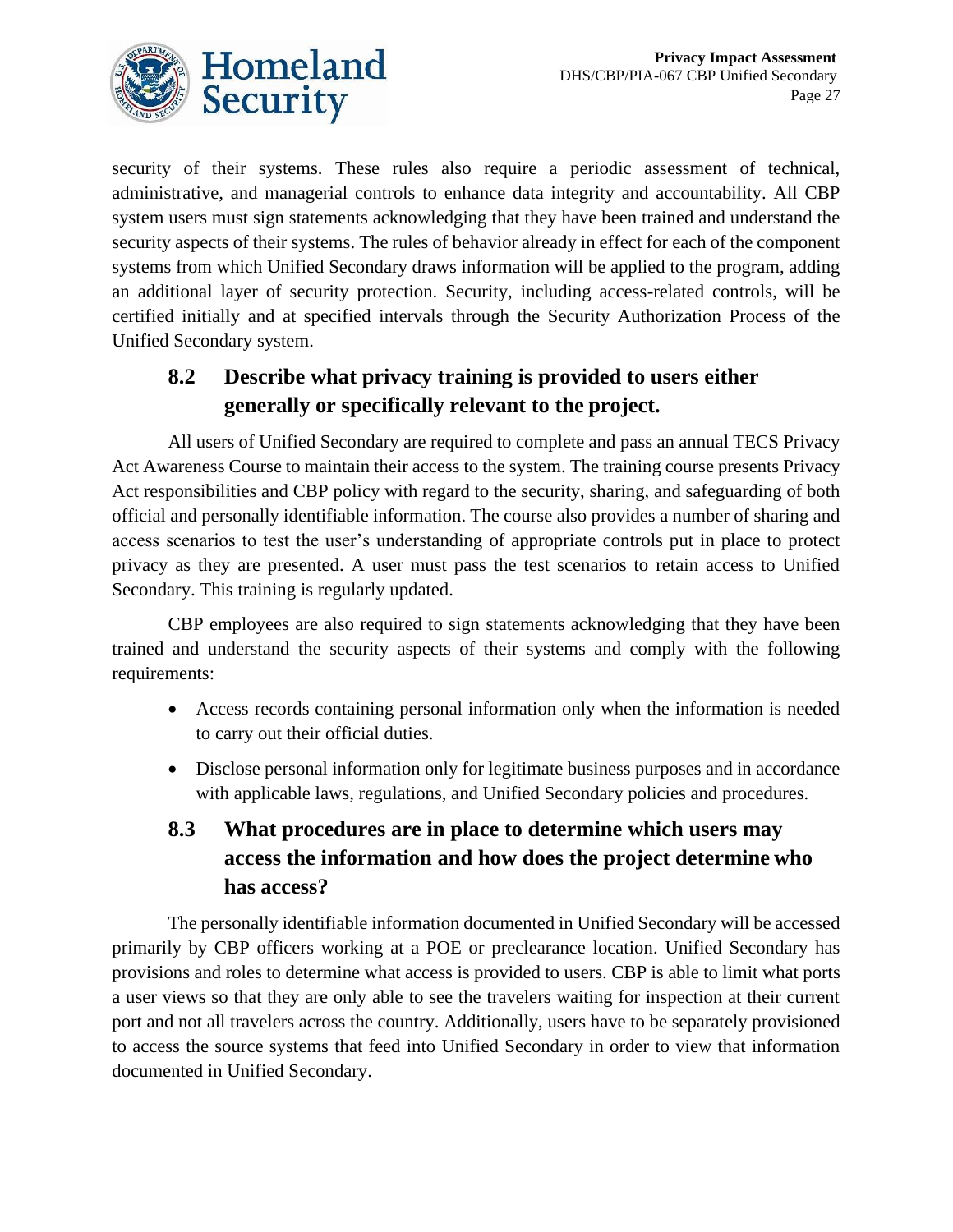

## **8.4 How does the project review and approve information sharing agreements, MOUs, new uses of the information, new access to the system by organizations within DHS and outside?**

Any information sharing agreements for this data will define the nature of access, the scope of information subject to the sharing agreement, and the privacy, security, safeguarding, and other requirements. All information sharing arrangements are reviewed by the CBP Privacy Officer and the CBP Office of Chief Counsel in accordance with existing CBP and DHS policy.

# **Contact Official**

Emilia Bakopoulos Director, Systems Enforcement Analysis and Review Division Admissibility and Passenger Programs Office of Field Operations U.S. Customs and Border Protection (202) 344-1372

# **Responsible Official**

Debra L. Danisek CBP Privacy Officer Office of Privacy and Diversity U.S. Customs and Border Protection (202) 344-1610

# **Approval Signature**

\_[Original copy signed and on file with the DHS Privacy Office]\_\_

Dena Kozanas Chief Privacy Officer U.S. Department of Homeland Security (202) 343-1717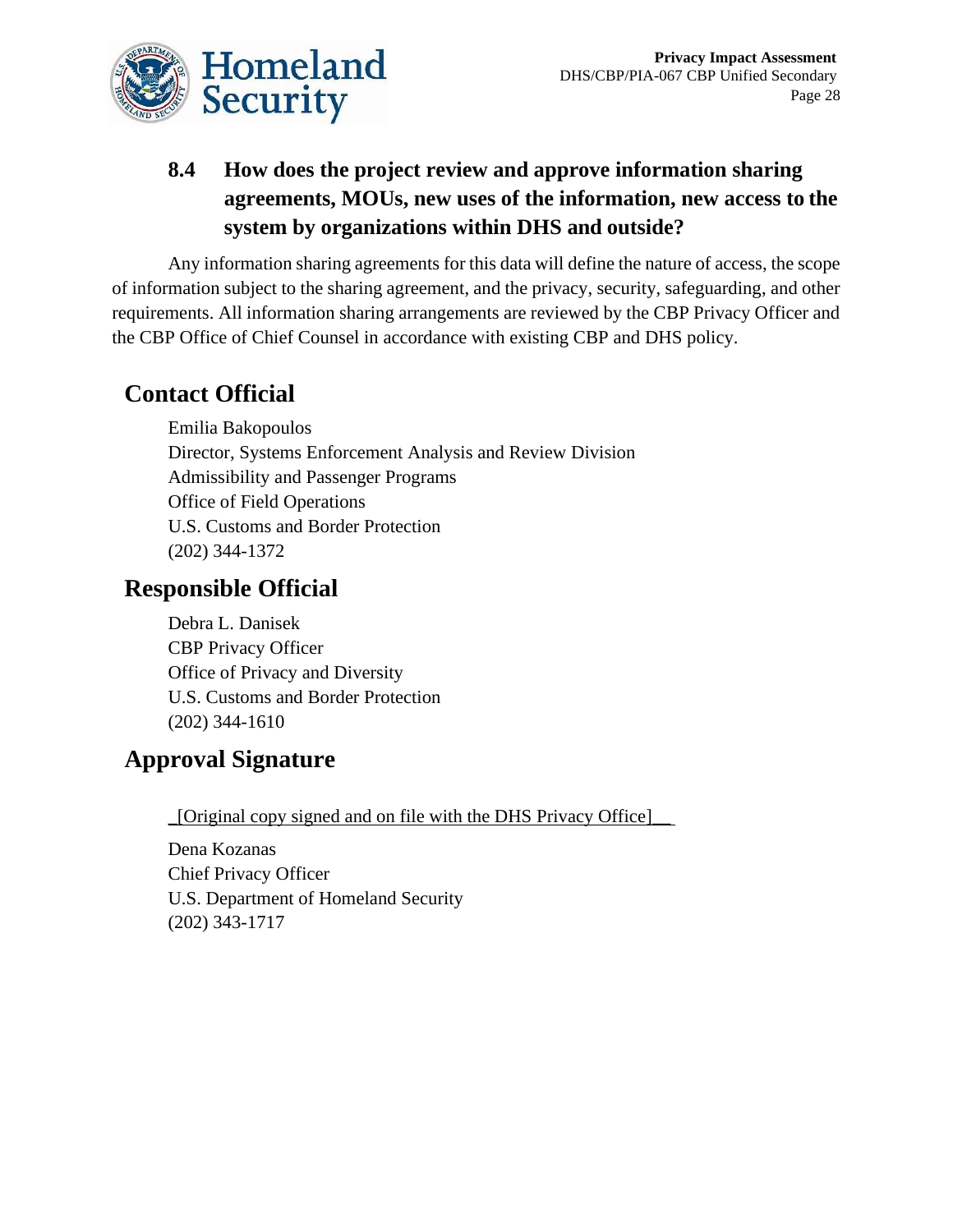

#### **Appendix A**

#### **Unified Secondary System and Program Connections**

CBP officers can use Unified Secondary to view information from a variety of systems. Unified Secondary does not ingest the information from these systems but rather accesses the data tables stored in ATS or TECS. CBP officers are also able to write information directly to some systems through Unified Secondary. At this point, the only external system Unified Secondary can send information to is DOS CCD. In the future, CBP plans to update Unified Secondary to connect to other non-DHS systems. However, CBP officers may query and view information from the following systems via Unified Secondary:

| <b>DHS Systems and Programs</b>                          |                                                                                                                                                                                                                                                                                                                                                                                    |  |
|----------------------------------------------------------|------------------------------------------------------------------------------------------------------------------------------------------------------------------------------------------------------------------------------------------------------------------------------------------------------------------------------------------------------------------------------------|--|
| <b>System/Program</b>                                    | <b>Reason for Access</b>                                                                                                                                                                                                                                                                                                                                                           |  |
| Arrival Departure Information<br>System $(ADIS)^{29}$    | ADIS is a person centric system showing overstay information and<br>previous travel and it assists CBP officers in questioning travelers.<br>Through Unified Secondary, CBP officers can query and view records in<br>ADIS but not directly send information to ADIS. An I-94 completed<br>through Unified Secondary would update in ADIS.                                         |  |
| APIS (U.S. Nexus and Foreign<br>$APIS)^{30}$             | APIS information is used by CBP officers to research previous travel and<br>inform them on questions to ask travelers and any concerning travel<br>patterns. Through Unified Secondary, CBP officers can query and view<br>records in APIS but cannot send information to APIS.                                                                                                    |  |
| Central Index System $(CIS)^{31}$                        | CIS is a U.S. Citizenship and Immigration Services system that shows the<br>immigration status of individuals. It is used by CBP officers to verify<br>status. Through Unified Secondary, CBP officers and query and view<br>information in CIS, but they cannot send information to CIS.                                                                                          |  |
| Currency and Monetary Instrument<br>Report $(CMIR)^{32}$ | CMIR is TECS subsystem that collects information on the export and<br>import of monetary instruments greater than \$10,000. This information is<br>used by CBP officers to inform their questioning and verify that the CMIR<br>form submitted by the traveler is accurate. CBP officers are able to query<br>and view, but cannot send information to CMIR via Unified Secondary. |  |

<sup>30</sup> *See supra* note 20.

<sup>31</sup> *See* U.S. DEPARTMENT OF HOMELAND SECURITY, U.S. CITIZENSHIP AND IMMIGRATION SERVICES, PRIVACY IMPACT ASSESSMENT FOR THE CENTRAL INDEX SYSTEM, DHS/USCIS/PIA-009 (2007 and subsequent updates), *available at* [https://www.dhs.gov/uscis-pias-and-sorns.](https://www.dhs.gov/uscis-pias-and-sorns)

<sup>32</sup> *See supra* note 2.

<sup>29</sup> *See* U.S. DEPARTMENT OF HOMELAND SECURITY, U.S. CUSTOMS AND BORDER PROTECTION, PRIVACY IMPACT ASSESSMENT FOR THE ARRIVAL AND DEPARTURE INFORMATION SYSTEM, DHS/CBP/PIA-024 (2007 and subsequent updates), *available at* [https://www.dhs.gov/privacy-documents-us](https://www.dhs.gov/privacy-documents-us-customs-and-border-protection)[customs-and-border-protection.](https://www.dhs.gov/privacy-documents-us-customs-and-border-protection)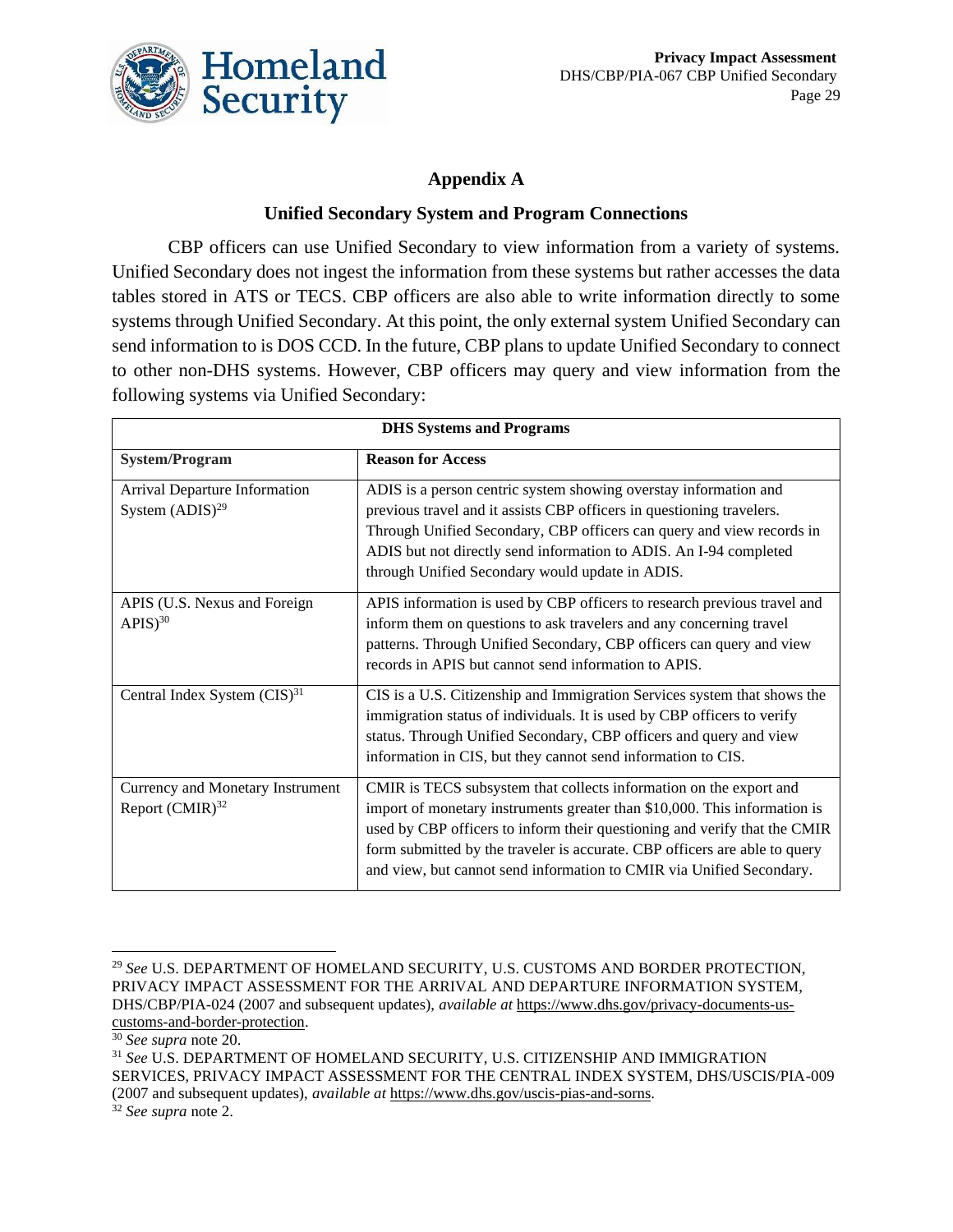

| DOMEX <sup>33</sup>                                                | DOMEX is an ATS data source containing information retrieved from<br>electronic devices. CBP officers use DOMEX to identify connections<br>between the traveler and persons of interest and to inform questioning.<br>CBP officers are only able to query and view DOMEX information in<br>Unified Secondary, not send information to DOMEX.                                                                                                                                                |
|--------------------------------------------------------------------|---------------------------------------------------------------------------------------------------------------------------------------------------------------------------------------------------------------------------------------------------------------------------------------------------------------------------------------------------------------------------------------------------------------------------------------------------------------------------------------------|
| Electronic System for Travel<br>Authorization (ESTA) <sup>34</sup> | ESTA is a CBP system used to determine whether citizens and nationals<br>of Visa Waiver Program countries are eligible travel to the United States.<br>CBP officers use this information to review answers provided by the<br>traveler in order to ensure accuracy or conduct further questioning or<br>research. CBP officers are able to query and view, but cannot send<br>information to ESTA via Unified Secondary.                                                                    |
| Electronic Visa Update System<br>$(EVUS)^{35}$                     | EVUS is similar to ESTA and CBP officers use the information provided<br>by the traveler to inform questioning and conduct research. Through<br>Unified Secondary, CBP officers are able to query and view, but cannot<br>send information to this system.                                                                                                                                                                                                                                  |
| <b>Enforcement Integrated Database</b><br>$(EID)^{36}$             | EID is an ICE system that operates as a repository of information on<br>people encountered during immigration investigations. CBP officers use<br>this information to determine whether the traveler has had adverse action<br>taken against them previously and to vet information provided by the<br>traveler. CBP officers are able to query and view and send information to<br>EID. All forms completed by CBP officers are transferred to EID as the<br>source system of the records. |
| $I-94^{37}$                                                        | I-94 information is used to verify travel as well as determine previous<br>overstay information. The I-94 also contains information on the traveler's<br>activities during travel and is used to inform questioning. CBP officers are<br>able to query, view, and create I-94s through Unified Secondary.                                                                                                                                                                                   |
| <b>Intelligence Reporting System</b><br>$(IRS)^{38}$               | CBP officers review information in IRS in order to view any intelligence<br>and informational reports on the traveler to determine admissibility and                                                                                                                                                                                                                                                                                                                                        |

<sup>33</sup> *See supra* note 3.

<sup>34</sup> *See* U.S. DEPARTMENT OF HOMELAND SECURITY, U.S. CUSTOMS AND BORDER PROTECTION, PRIVACY IMPACT ASSESSMENT FOR THE ELECTRONIC SYSTEM FOR TRAVEL AUTHORIZATION, DHS/CBP/PIA-007 (2008 and subsequent updates), *available at* [https://www.dhs.gov/privacy-documents-us](https://www.dhs.gov/privacy-documents-us-customs-and-border-protection)[customs-and-border-protection.](https://www.dhs.gov/privacy-documents-us-customs-and-border-protection)

<sup>35</sup> *See* U.S. DEPARTMENT OF HOMELAND SECURITY, U.S. CUSTOMS AND BORDER PROTECTION, PRIVACY IMPACT ASSESSMENT FOR THE ELECTRONIC VISA UPDATE SYSTEM, DHS/CBP/PIA-033 (2016), *available at* [https://www.dhs.gov/privacy-documents-us-customs-and-border-protection.](https://www.dhs.gov/privacy-documents-us-customs-and-border-protection) <sup>36</sup> *See supra* note 9.

<sup>37</sup> *See* U.S. DEPARTMENT OF HOMELAND SECURITY, U.S. CUSTOMS AND BORDER PROTECTION, PRIVACY IMPACT ASSESSMENT FOR THE I-94 WEBSITE APPLICATION, DHS/CBP/PIA-016 (2013 and subsequent updates), *available at* [https://www.dhs.gov/privacy-documents-us-customs-and-border-protection.](https://www.dhs.gov/privacy-documents-us-customs-and-border-protection)

<sup>38</sup> CBP is currently developing a PIA to describe this system. However, *see* DHS/CBP-024 Intelligence Records System (CIRS) System of Records, 82 Fed. Reg. 44198 (September 21, 2017), *available at* [www.dhs.gov/systems](file://///dhsnet.ds1.dhs/osem_shares/PRIV/Privacy%20Office/Compliance/PIA/CBP/DHS-CBP-PIA-XXX%20Unified%20Secondary/www.dhs.gov/systems-records-notices-sorns)[records-notices-sorns.](file://///dhsnet.ds1.dhs/osem_shares/PRIV/Privacy%20Office/Compliance/PIA/CBP/DHS-CBP-PIA-XXX%20Unified%20Secondary/www.dhs.gov/systems-records-notices-sorns)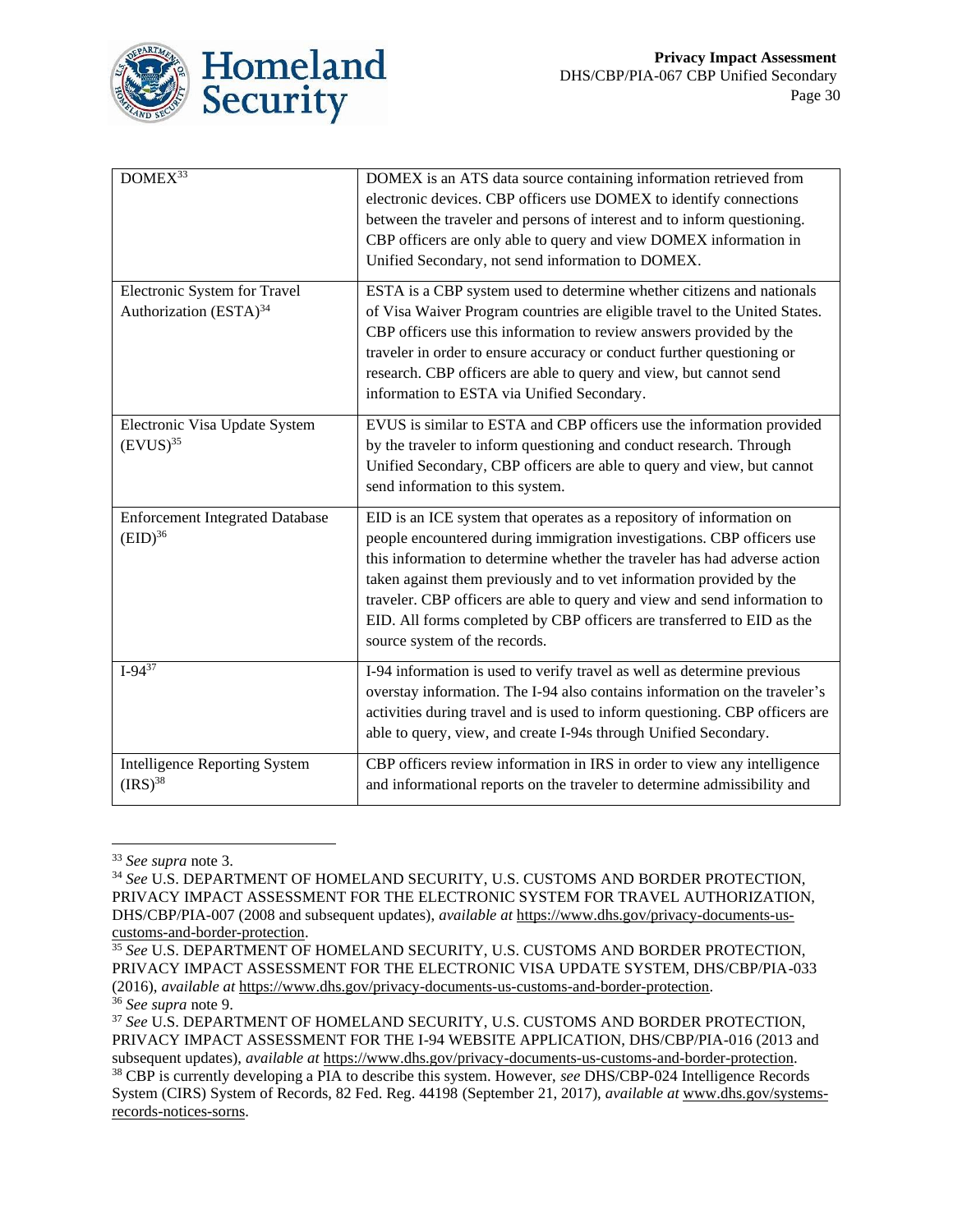

|                                                                          | inform questioning. Through Unified Secondary, CBP officers are able to<br>query and view, but cannot send information to this system.                                                                                                                                                                                                                                                                                                                                                      |
|--------------------------------------------------------------------------|---------------------------------------------------------------------------------------------------------------------------------------------------------------------------------------------------------------------------------------------------------------------------------------------------------------------------------------------------------------------------------------------------------------------------------------------------------------------------------------------|
| Master Crew List (MCL) <sup>39</sup>                                     | MCL contains information on crew that is used to verify information<br>given to CBP officers and inform questioning. This information comes<br>from ATS. Through Unified Secondary, CBP officers are able to query<br>and view, but cannot send information to MCL.                                                                                                                                                                                                                         |
| SEACATS <sup>40</sup>                                                    | SEACATS contains a record of all CBP seizures and arrests. CBP officers<br>use this information to see if a traveler has previously been arrested by<br>CBP or traveled with an item that was later seized. CBP officers can view,<br>query, and write to SEACATS. Information from Unified Secondary can<br>be ported over to SEACATS if a CBP officer determines that a seizure or<br>arrest will be made.                                                                                |
| Student and Exchange Visitor<br>Information System (SEVIS) <sup>41</sup> | SEVIS is an ICE system that contains information on and related to<br>nonimmigrant students. This information is used by CBP officers to<br>conduct research and inform questions. Through Unified Secondary, CBP<br>officers are able to query and view, but cannot send information to this<br>system.                                                                                                                                                                                    |
| <b>TECS Lookout Records</b> <sup>42</sup>                                | Lookout records are created by CBP officers and other agencies with<br>TECS access to inform CBP officers at primary that a traveler may need<br>to be referred for secondary inspection. CBP officers in secondary use this<br>information to understand why a traveler was referred, to contact the<br>individual who placed the lookout, and to inform questioning. CBP<br>officers can view, query, and create Lookout Records through Unified<br>Secondary.                            |
| Trusted Travelers <sup>43</sup>                                          | CBP administers Trusted Traveler programs in which qualified<br>individuals are eligible for designated screening at Ports of Entry. CBP<br>officers use this information to verify traveler information and inform<br>questioning. Trusted Traveler information is housed in the Global<br>Enrollment System (GES) and sends a copy to ATS. CBP officers can<br>only query and view Trusted Traveler information. CBP officers cannot<br>send information to GES through Unified Secondary |
| TSA Overflight and Foreign to<br>Foreign <sup>44</sup>                   | This system provides information on flights and travelers that fly over the<br>United States. CBP officers use this information to verify traveler<br>information and inform questioning. CBP officers can view and query this                                                                                                                                                                                                                                                              |

<sup>39</sup> *See supra* note 3.

<sup>43</sup> *See* U.S. DEPARTMENT OF HOMELAND SECURITY, U.S. CUSTOMS AND BORDER PROTECTION, PRIVACY IMPACT ASSESSMENT FOR THE GLOBAL ENROLLMENT SYSTEM, DHS/CBP/PIA-002 (2006 and subsequent updates), *available at* [https://www.dhs.gov/privacy-documents-us-customs-and-border-protection.](https://www.dhs.gov/privacy-documents-us-customs-and-border-protection) <sup>44</sup> *See supra* note 3.

<sup>40</sup> *See supra* note 5.

<sup>41</sup> *See supra* note 18.

<sup>42</sup> *See supra* note 2.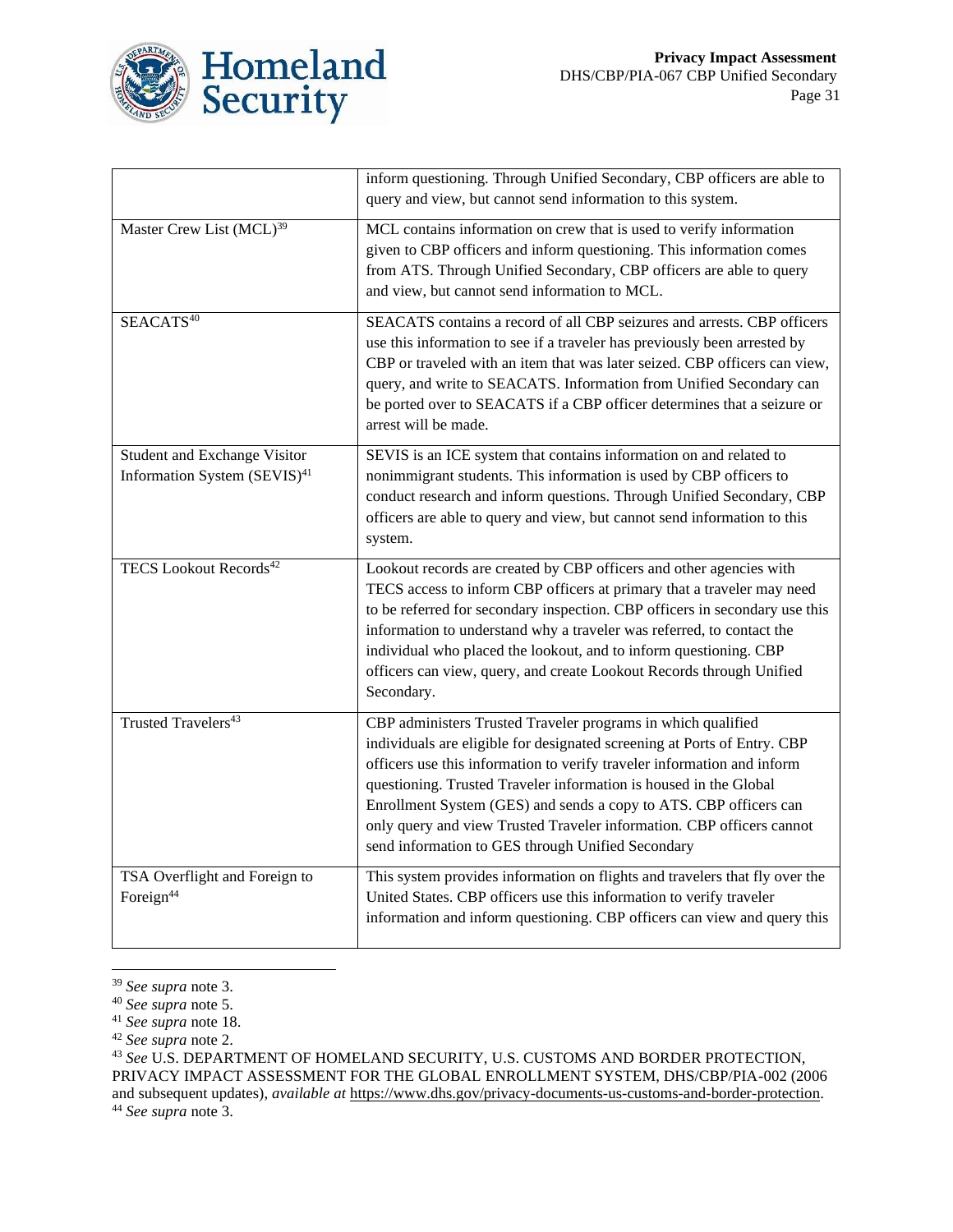

|                                                                                                                                                                         | information through Unified Secondary, but cannot send information to<br>this system.                                                                                                                                                                                                              |
|-------------------------------------------------------------------------------------------------------------------------------------------------------------------------|----------------------------------------------------------------------------------------------------------------------------------------------------------------------------------------------------------------------------------------------------------------------------------------------------|
| Analytical Framework for<br>Intelligence $(AFI)^{45}$                                                                                                                   | AFI is a CBP system that includes intelligence reports on travelers of<br>interest. CBP officers use this information to verify traveler information<br>and inform questioning. CBP officers can view and query this information<br>through Unified Secondary, but cannot send information to AFI. |
| IDENT <sup>46</sup>                                                                                                                                                     | <b>IDENT</b> contains biometric information on travelers. CBP officers use this<br>information to verify identity. CBP officers can submit biometric<br>information to IDENT as well as query and view IDENT records using<br>Unified Secondary.                                                   |
| Foreign Encounters (Biometric<br><b>Identification Transnational</b><br><b>Migration Alert Program</b><br>(BITMAP), Secure Real-Time<br>Platform $(SRTP)$ <sup>47</sup> | This information allows CBP officers to access biographic and biometric<br>information on foreign travelers and verify information. BITMAP is an<br>ICE-owned System and SRTP is owned by DHS.                                                                                                     |
| Passenger Name Records (PNR) <sup>48</sup>                                                                                                                              | PNR information is provided by the airlines and is used by CBP officers<br>to conduct research, vet information, and inform questioning. PNR<br>information is located in ATS.                                                                                                                     |

| <b>Non-DHS Systems and Programs</b> |                                                                                     |  |
|-------------------------------------|-------------------------------------------------------------------------------------|--|
| <b>System/Program</b>               | <b>Reason for Access</b>                                                            |  |
| Canadian Land Border                | This information is available in ATS via a TECS connection with the Canadian        |  |
| <b>Entry Records</b>                | Border Services Agency (CBSA). CBP officers use the information to verify travel.   |  |
|                                     | The CBSA owns the information in this system.                                       |  |
| Consular Electronic                 | This information is available in ATS via a direct connection with the Department of |  |
| <b>Application Center</b>           | State (DOS). This data source includes information used by nonimmigrant and         |  |
| (CEAC)                              | immigrant visa applicants to apply for a visa. CBP officers use this information to |  |
|                                     | verify traveler provided information and inform questioning. The DOS owns           |  |
|                                     | information in this system.                                                         |  |
| <b>Consular Consolidated</b>        | Consular Consolidated Database is a DOS system that contains visa and passport      |  |
| Database (CCD)                      | information. CBP officers use this information to verify information and conduct    |  |

<sup>45</sup> *See* U.S. DEPARTMENT OF HOMELAND SECURITY, U.S. CUSTOMS AND BORDER PROTECTION, PRIVACY IMPACT ASSESSMENT FOR THE ANALYTICAL FRAMEWORK FOR INTELLIGENCE, DHS/CBP/PIA-010 (2012 and subsequent updates), *available at* [https://www.dhs.gov/privacy-documents-us](https://www.dhs.gov/privacy-documents-us-customs-and-border-protection)[customs-and-border-protection.](https://www.dhs.gov/privacy-documents-us-customs-and-border-protection)

<sup>46</sup> *See supra* note 19.

<sup>&</sup>lt;sup>47</sup> DHS is currently developing a PIA for this sharing initiative. It will be made available at [https://www.dhs.gov/privacy-impact-assessments.](https://www.dhs.gov/privacy-impact-assessments)

<sup>48</sup> *See supra* note 3.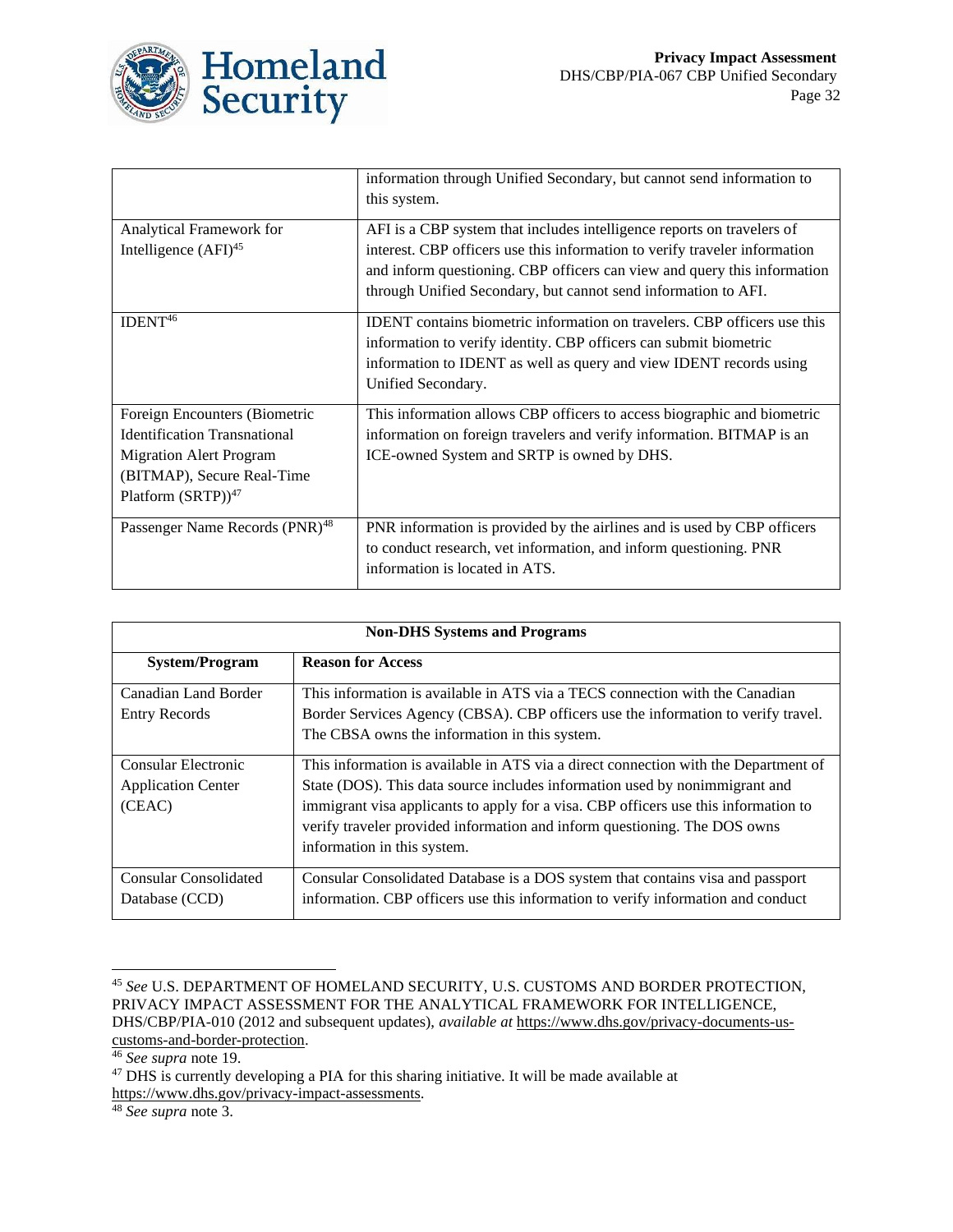

|                                                                                                                                                                               | research. Through a direct connection, CBP officers can recommend that a visa be<br>revoked. The DOS owns information in this system.                                                                                                                                                                                                                                                                                                                                                                                                                                                                |
|-------------------------------------------------------------------------------------------------------------------------------------------------------------------------------|------------------------------------------------------------------------------------------------------------------------------------------------------------------------------------------------------------------------------------------------------------------------------------------------------------------------------------------------------------------------------------------------------------------------------------------------------------------------------------------------------------------------------------------------------------------------------------------------------|
| <b>National Crime</b><br><b>Information Center</b><br>(NCIC)/Interstate<br>Identification Index (III)/<br>National Law<br>Enforcement<br>Telecommunications<br>System (Nlets) | Information on warrants found in NCIC/III is available through a connection in<br>TECS. This information is used to refer travelers to secondary and CBP officers in<br>secondary will use the information to determine whether the traveler needs to be<br>held in custody on the warrant awaiting pick up by the entity that obtained the<br>warrant. CBP officers may also conduct research based on this information. The FBI<br>owns NCIC and III information. Nlets information is owned by Nlets, a private<br>corporation owned by the states that participate in the data exchange network. |
| Interpol                                                                                                                                                                      | Interpol queries allow officers to view whether a passport has been reported lost or<br>stolen. CBP officers use this information to conduct research and inform<br>questioning, and may contact Interpol for further information on a traveler.                                                                                                                                                                                                                                                                                                                                                     |
| LexisNexis <sup>®</sup>                                                                                                                                                       | LexisNexis® is a commercial product providing access to court records and other<br>public documents on an individual. CBP officers use this information to conduct<br>research, inform questioning, and verify information. LexisNexis® is a product<br>provided by a company of the same name which is owned by RELX, a publicly<br>limited company.                                                                                                                                                                                                                                                |
| Personal Identification<br>Secure Comparison and<br><b>Evaluation System</b><br>(PISCES)                                                                                      | This information allows CBP officers to access biographic and biometric<br>information of travelers whose information was collected by DOS at an international<br>airport. PISCES is owned by the DOS.                                                                                                                                                                                                                                                                                                                                                                                               |
| <b>Terrorist Screening</b><br>Database (TSDB)                                                                                                                                 | CBP officers use this information to identify potential terrorists that need additional<br>screening. TSDB information is part of an FBI system.                                                                                                                                                                                                                                                                                                                                                                                                                                                     |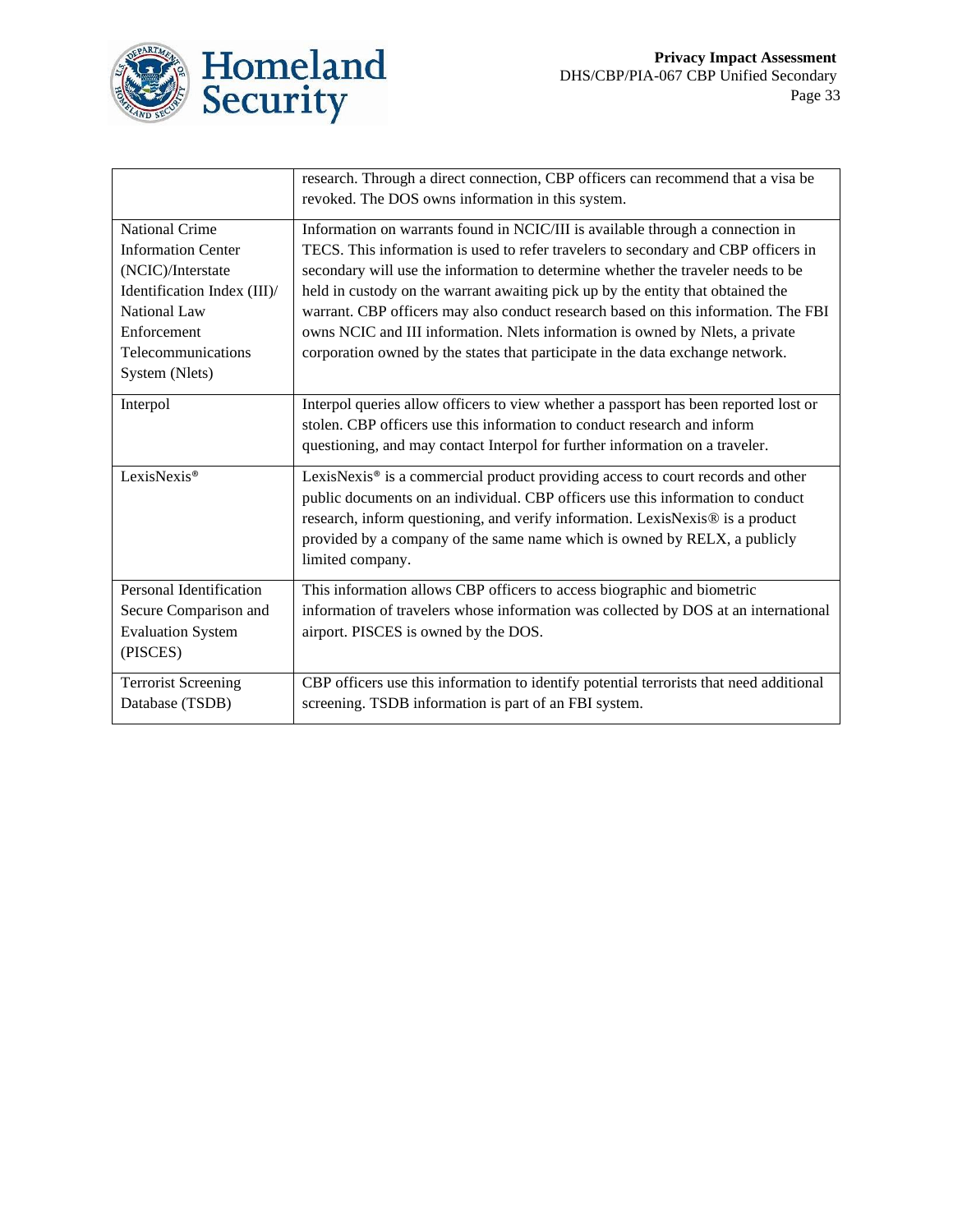

#### **Appendix B**

#### **Forms Created In Unified Secondary**

Unified Secondary maintains a copy of the data elements from the forms, but most forms will be recorded in EID as the system of record.

| <b>Form Name</b>                                                   | <b>OMB Number, if</b><br>Applicable <sup>49</sup> |
|--------------------------------------------------------------------|---------------------------------------------------|
| CBP-93 - Unaccompanied Alien Child Screening Addendum              |                                                   |
| CBP-2500 - Alien Initial Health Interview Questionnaire            |                                                   |
| TEDS - Detainee Assessment for Transport, Escort and Detention     |                                                   |
| FD-936 - Request for National DNA Database Entry                   |                                                   |
| G-166F - Report of Investigation                                   |                                                   |
| I-160 - Notice of Parole/Lookout Intercept                         |                                                   |
| I-160A - Notice of Refusal of Admission/Parole into the US         |                                                   |
| I-193 - Application for Waiver of Passport and/or Visa             | 1651-0107                                         |
| I-200 - Warrant of Arrest of Alien                                 |                                                   |
| I-203 - Order to Detain or Release Alien                           |                                                   |
| I-205 - Warrant of Removal Removal/Deportation                     |                                                   |
| I-210 - Notice of Action - Voluntary Departure                     |                                                   |
| I-213 - Record of Deportable/Excludable Alien                      |                                                   |
| I-214 - Warning as to Rights - Interview Log                       | 1651-0029                                         |
| I-215B - Record of Sworn Statement in Affidavit Form               |                                                   |
| I-216 - Record of Person and Property Transfer                     | 1651-0029                                         |
| I-217 - Information for Travel Document or Passport                |                                                   |
| I-220A - Order of Release on Recognizance                          |                                                   |
| I-247A - Immigration Detainer - Notice of Action                   |                                                   |
| I-259 - Notice to Detain, Remove, or Present Alien                 |                                                   |
| I-263A - Record of Sworn Statement                                 |                                                   |
| I-264 - Notice to Consular Officer Concerning Detention            |                                                   |
| I-265 – Notice to Appear (NTA), Bond, and Custody Processing Sheet |                                                   |

<sup>&</sup>lt;sup>49</sup> Forms without OMB numbers are forms completed or issued by CBP that are not completed by the public and exempt from the PRA.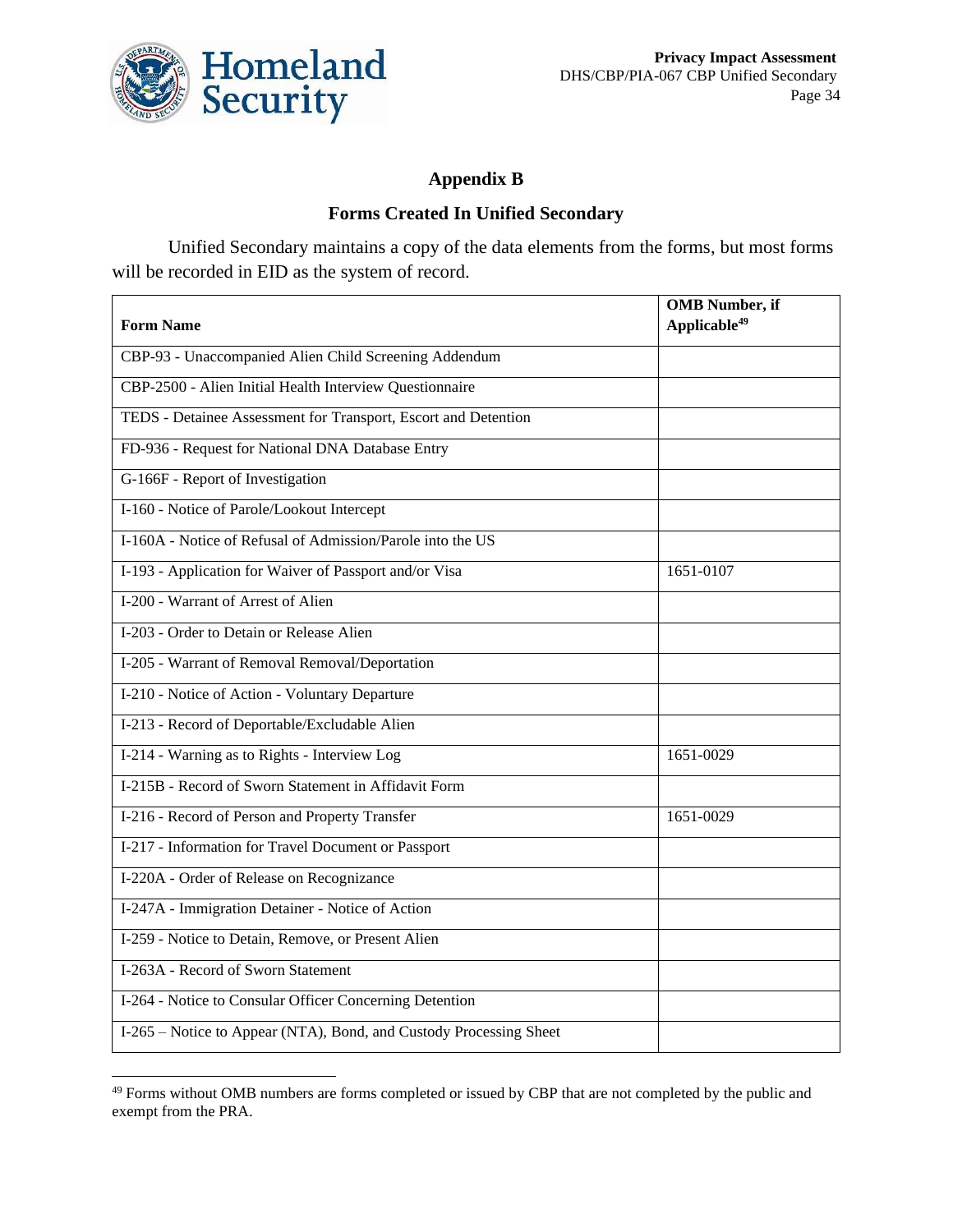

| I-275 - Notice of Visa Cancellation/Border Crossing Card Voidance                                   |           |
|-----------------------------------------------------------------------------------------------------|-----------|
| I-286 - Notice of Custody Determination                                                             |           |
| I-294 - Warning of Removal/Deportation                                                              |           |
| I-296 - Notice to Alien Ordered Removed/Departure Verification                                      |           |
| I-385 - Alien Booking Record                                                                        |           |
| I-407 - Abandonment of Lawful Permanent Resident Status                                             | 1615-0130 |
| I-515A - Notice to Student and Exchange Visitor                                                     | 1615-0083 |
| I-546 - Order to Appear Deferred Inspection                                                         |           |
| I-770 - Notice of Rights and Request for Disposition                                                |           |
| I-826 - Notice of Rights and Request for Disposition                                                |           |
| I-830 - Notice to EOIR: Alien Address                                                               |           |
| I-844 - Notice of Intent to Deport for Violating the Terms of Your Admission Under                  |           |
| Section 217 of the Immigration And Nationality Act                                                  |           |
| I-848 - Notice of Rights and Request for Disposition for El Salvadorans                             |           |
| I-848A - Notice of Rights and Request for Disposition for El Salvadorans                            |           |
| I-849 - Record for Notice of Intent to Fine                                                         |           |
| I-851 - Notice of Intent to Issue a Final Administrative Removal Order                              |           |
| I-851A - Final Administrative Removal Order in Removal Proceedings Under                            |           |
| Section 238(b) of the Immigration and Nationality Act                                               |           |
| I-860 - Notice and Order of Expedited Removal                                                       |           |
| I-862 - Notice to Appear                                                                            |           |
| I-863 - Notice of Referral to Immigration Judge                                                     |           |
| I-867A - Record of Sworn Statement in Proceedings under Section 235(b)(1) of the                    |           |
| Act                                                                                                 |           |
| I-867B - Jurat for Record of Sworn Statement in Proceedings under Section<br>$235(b)(1)$ of the Act |           |
| I-871 - Notice of Intent / Decision to Re-Instate a Prior Order                                     |           |
| I-877 - Record of Sworn Statement in Administrative Proceedings                                     |           |
| I-99 - Notice of Revocation and Penalty                                                             |           |
| M-444 - Information about Credible Fear Interview                                                   |           |
| R-84 - Final Disposition Report (Goes to FBI)                                                       | 1110-0051 |
| Single Journey Letter to the Point of Embarkation                                                   |           |